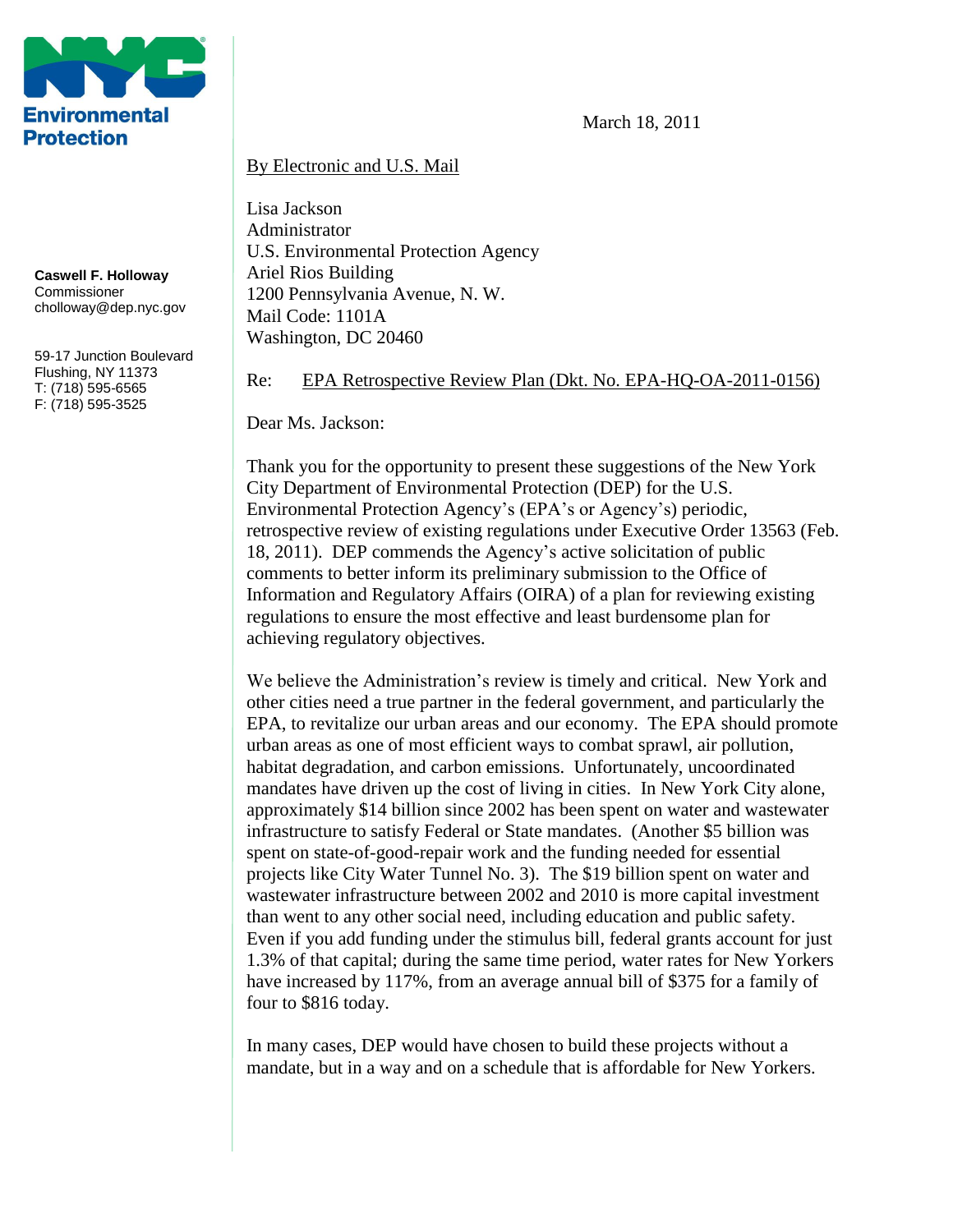Consent orders imposed by the EPA, the Department of Justice at EPA's request, or states implementing EPA-delegated programs, often seek compliance with specific regulatory requirement without regard for a project's comparative public health benefit, competing water system priorities, or likely impact on consumers who pay the bills. Consent orders are difficult and costly to modify to account for local conditions, such as an overheated construction market. When a city like New York is required to satisfy multiple orders simultaneously, the mandated milestone schedules compress the construction window to get the work done and drive up prices because all of the projects are put out for bid at the same time. New Yorkers will carry the debt burden to pay for these projects for decades. Clearly, more can be done to assist cities in planning for capital obligations. We believe the obligation to assist and not merely enforce is all the more pressing given that many significant sources of runoff and other waterway degradation, such as the agricultural sector, remain largely unregulated. Cities should not bear the costs of regulation alone.

One answer is to prioritize infrastructure investments, and this can only happen by addressing our most pressing needs first, using the tools of risk assessments and cost-benefit analyses. While there is general consensus that regulations and other administrative actions must achieve tangible benefits through efficient means, over time the requirement for a rational assessment of regulatory costs has led many to believe there is a tradeoff between the economy and environmental protection in all cases. We believe this is not the case. Rather, New York City has developed a sustainability approach that seeks to prioritize investments that will maximize public health benefits and environmental protection, and enable New York to effectively compete with other global cities to attract and retain residents. Under this paradigm, environmental and regulatory investments can set the groundwork for our economic future, if focused on the most pressing public health needs and other social issues that inhibit development. These suggestions are therefore informed by and incorporate the sustainability principles set forth in such New York City documents as PlaNYC, DEP's Strategy 2011-14, and the NYC Green Infrastructure Plan, as well as earlier comments submitted to the EPA on the Agency's strategic plan and clean water strategy (links to all of these documents can be found on our website, www.nyc.gov/dep).

The comments that follow suggest that EPA undertake a comprehensive review of all administrative actions – not just final regulations, but baseline studies, preliminary determinations, guidance, policy statements, enforcement policy, and enforcement actions – to better align the hundreds of billions of dollars of water and wastewater investments that cities have been and will be required to make, with the most pressing public health, environmental, and economic needs. While rules themselves are clearly important, in many cases where and how EPA chooses to enforce a particular rule can be the real cost driver behind a particular mandate. For example, the EPA's apparent policy to seek compliance with its CSO policy through its Office of Enforcement and Compliance Assistance and to pursue judicial consent orders in all cases as part of its CSO enforcement strategy drives up compliance costs and results in inefficient capital allocations to meet public needs.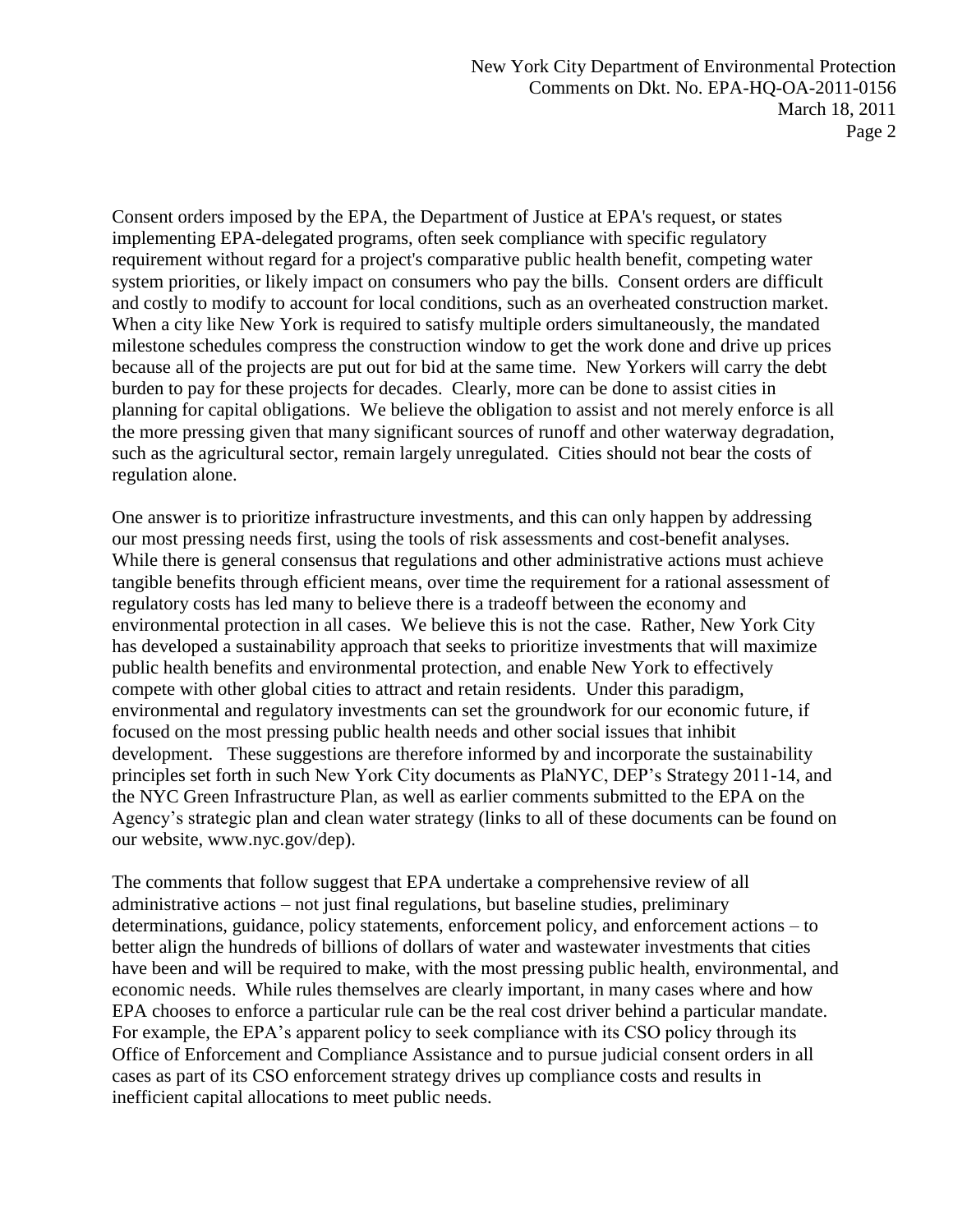We recognize that many critical reforms require legislative action. While DEP is suggesting many revisions to current regulations, enforcement policy, and even statutes in the spirit of promoting the full review invited by Executive Order 13563, we will continue to fully comply with all applicable rules and regulations until changed by the EPA.

# **I. Background**

 $\overline{a}$ 

Periodic review of agency rules is a longstanding requirement, extending from Executive Order 13563 back to Executive Orders 12866 (Sept. 30 1993), 12291 (Feb. 17, 1991), 12044 (Mar. 23, 1978) and 11821 (Nov. 27, 1974), the Regulatory Flexibility Act (5 U.S.C. § 601 et seq.), and ultimately to the original statutory requirements in Sections 552 and 553 of the Administrative Procedure Act that require agencies to explain their decision-making.<sup>1</sup> Collectively, this framework seeks to improve the regulatory system by requiring agencies to compare the benefits of regulations with the costs in a public forum that will validate or refine that analysis against the backdrop of the full range of societal needs. As stated in the earlier executive order that Executive Order 13563 reaffirms:

> The American people deserve a regulatory system that works for them, not against them; a regulatory system that protects and improves their health, safety, environment, and well-being and improves the performance of the economy without imposing unacceptable or unreasonable costs on society; regulatory policies that recognize that the private sector and private markets are the best engine for economic growth; regulatory approaches that respect the role of State, local, and tribal governments; and regulations that are effective, consistent, sensible, and understandable. We do not have such a regulatory system today.

Executive Order 12866. As part of the comprehensive regulatory review currently under way, President Obama reaffirmed that:

> Our regulatory system must protect public health, welfare, safety, and our environment while promoting economic growth, innovation, competitiveness, and job creation. It must be based on the best available science. It must allow for public participation

<sup>&</sup>lt;sup>1</sup> Executive Order 13563 supplements and does not revoke Executive Order 12866, which had revoked earlier executive orders including Executive Order 12291. Various other statutory provisions round out this framework for regulatory review and cost-benefit analyses, including the Unfunded Mandate Reform Act of 1995, the Safe Drinking Water Act of 1996, and the "Stevens Amendment" Regulatory Accounting Provision of the Omnibus Consolidated Appropriate Act of 1997, P.L. 104-208, § 645.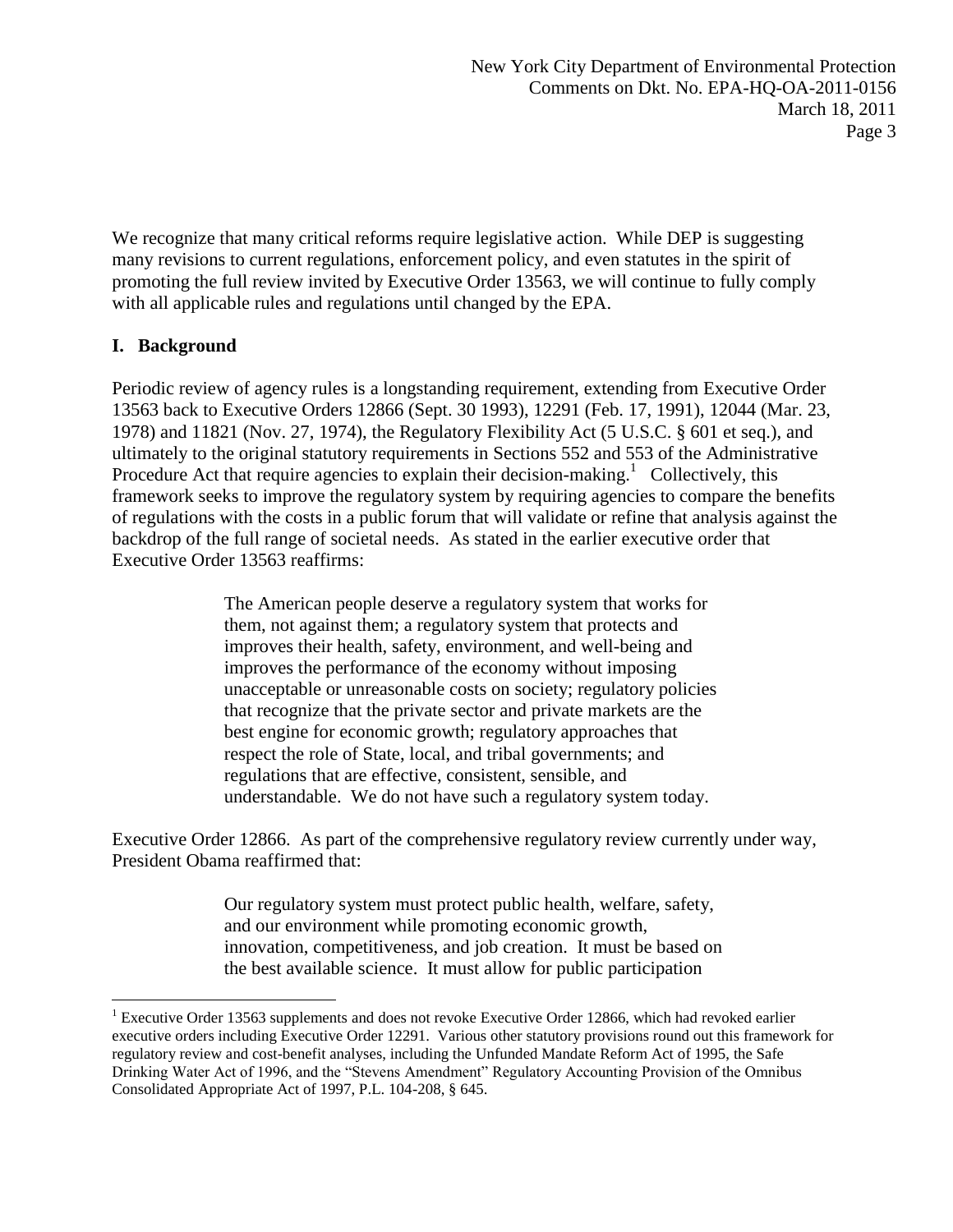and an open exchange of ideas. It must promote predictability and reduce uncertainty. It must identify and use the best, most innovative, and least burdensome tools for achieving regulatory ends. It must take into account benefits and costs, both quantitative and qualitative. It must ensure that regulations are accessible, consistent, written in plain language, and easy to understand. It must measure, and seek to improve, the actual results of regulatory requirements.

Executive Order 13563, § 1. Thus, before promulgating a regulation or taking other regulatory actions, agencies should make a reasoned determination that the benefits of a proposed action justify its costs, choose the most cost-effective alternative, and impose the least burden on society after considering the costs of cumulative regulations. Id. In general, this will include assessing alternatives to direct regulation such as economic incentives and providing information and, where regulation is deemed the best alternative, specifying performance objectives rather specific methods of compliance. Id.

While Executive Order 13563 reinforces the principle that cost-benefit analysis and sound science should be the foundation of all prospective agency actions, it also takes steps to ensure that these principles have been implemented in the vast body of regulations that already exist. Specifically, the order requires agencies to consider "how best to promote retrospective analysis" of rules that may be outmoded, ineffective, insufficient, or excessively burdensome, and to modify, streamline, expand, or repeal them in accordance with what has been learned" and then to submit a preliminary plan to OIRA for preliminary review of its "existing significant regulations to determine whether any such regulations should be modified, streamlined, expanded, or repealed so as to make the agency's regulatory program more effective or less burdensome in achieving the regulatory objectives." Executive Order 13563, § 6 (emphasis added).

DEP offers three general suggestions about how the EPA should approach the development of its plan for regulatory review. First, the EPA should broaden the scope of its review beyond the minimum requirement to examine promulgated regulations to include the full array of administrative actions that can impose "significant" costs by any measure. These Agency tools include formal and informal agency guidance (which are often applied as if they were promulgated rules), policy statements and memoranda to states, permit writers, and regulated entities, and enforcement actions and strategies. If the scope of the review is not broadened, very significant actions such as multi-billion dollar enforcement actions for combined sewer overflows (CSOs) or sanitary sewer overflows would not fall within the scope of the review, as neither the Agency's CSO Policy nor the recent "capacity, management, operations and maintenance" policy has been adopted as a regulation (but is often treated as such). Another example is a recent memorandum from EPA headquarters to its regional offices that changed the Agency's policy for establishing Total Maximum Daily Load waste load allocations from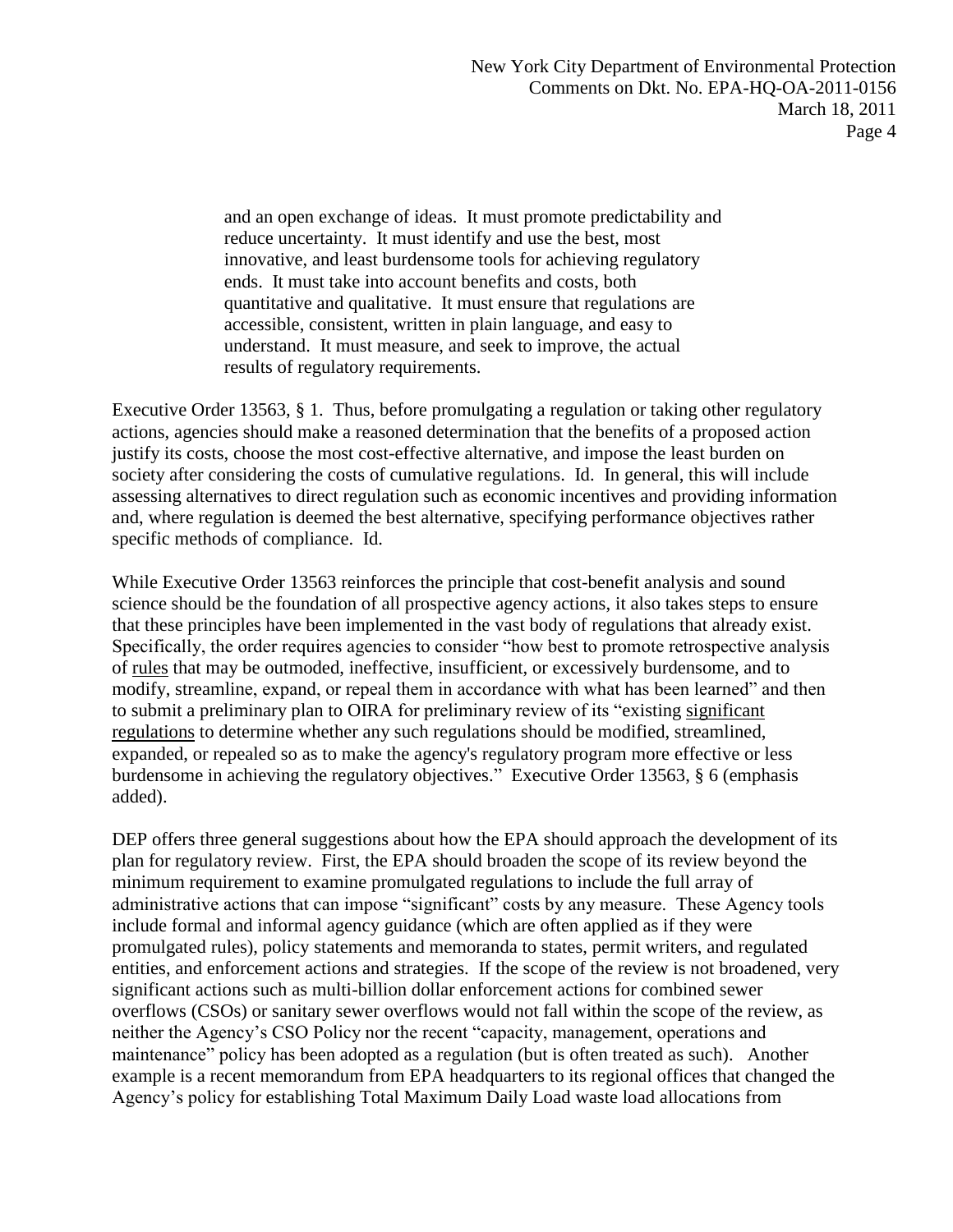municipal sources from best management practices to numeric effluent limits, $2$  which would impose significant costs without having documented or quantified countervailing benefits, if any, and without the input of the regulated community. Retrospective agency review of such actions is especially important because in many cases they are not subject to public or judicial review until incorporated into permits.

Similar loopholes have been noted in connection with other reform efforts such as the Unfunded Mandates Reform Act and the Regulatory Flexibility Act, which apply to an even narrower set of rules for which an agency publishes a notice of proposed rulemaking, thus excluding half of all final regulatory actions that federal agencies published without going through the proposed rule stage because of good cause, categorical, or statute-specific exceptions to the Administrative Procedure Act's notice and comment requirements.<sup>3</sup> Given the burdens imposed by non-rule Agency actions, these comments propose a broader scope of review, identify several specific non-rule actions as candidates for review, and use the term "rule" to refer to the full range of agency actions that can impose significant requirements on the regulated community. DEP believes that an expanded scope would better carry out the goals and intent of Executive Orders 13563 and 12866.

Second, EPA should use the review process as an opportunity to re-evaluate all aspects of environmental management that occur after the development of rules, including both the Agency's and regulated entities' implementation of rules, monitoring of compliance, and methods of enforcement.

Third, and finally, the Agency should integrate this regulatory review effort with core strategic documents such as its strategic plan, clean water strategy, and enforcement agenda, and undertake a holistic ranking of priorities across all media. Otherwise, programs will persist in "silos" with little coordination and thus little consideration of overall public health and environmental risks, overall benefits and costs, and the cumulative regulatory burden on regulated entities and regulatory authorities. Both Executive Order 12866 and 13563 affirm that federal agencies are to seek the "least burden on society ... [after considering] the costs of cumulative regulations.‖ A cross-media and cumulative effects assessment will help to ensure that EPA achieves this fundamental goal.

 $\overline{a}$ 

<sup>&</sup>lt;sup>2</sup> "Revisions to the November 20, 2002 Memorandum 'Establishing Total Maximum Daily Load (TMDL) Waste Load Allocations (WLAs) for Storm Water Sources and NPDES Permit Requirements Based on Those WLAs.", Memorandum from James A. Hanlon, Director of the Office of Wastewater Management, and Denise Keehner, Director of the Office of Wetlands, Oceans and Watersheds, to all Water Management Division Directors in EPA Regions 1-10 (Nov. 12, 2010).

<sup>&</sup>lt;sup>3</sup> GAO, Regulatory Reform, Prior Reviews of Federal Regulatory Process Initiatives Reveal Opportunities for Improvements, Statement of J. Christopher Mihm, Managing Director, Strategic Issues (July 27, 2005) (citing other GAO reports).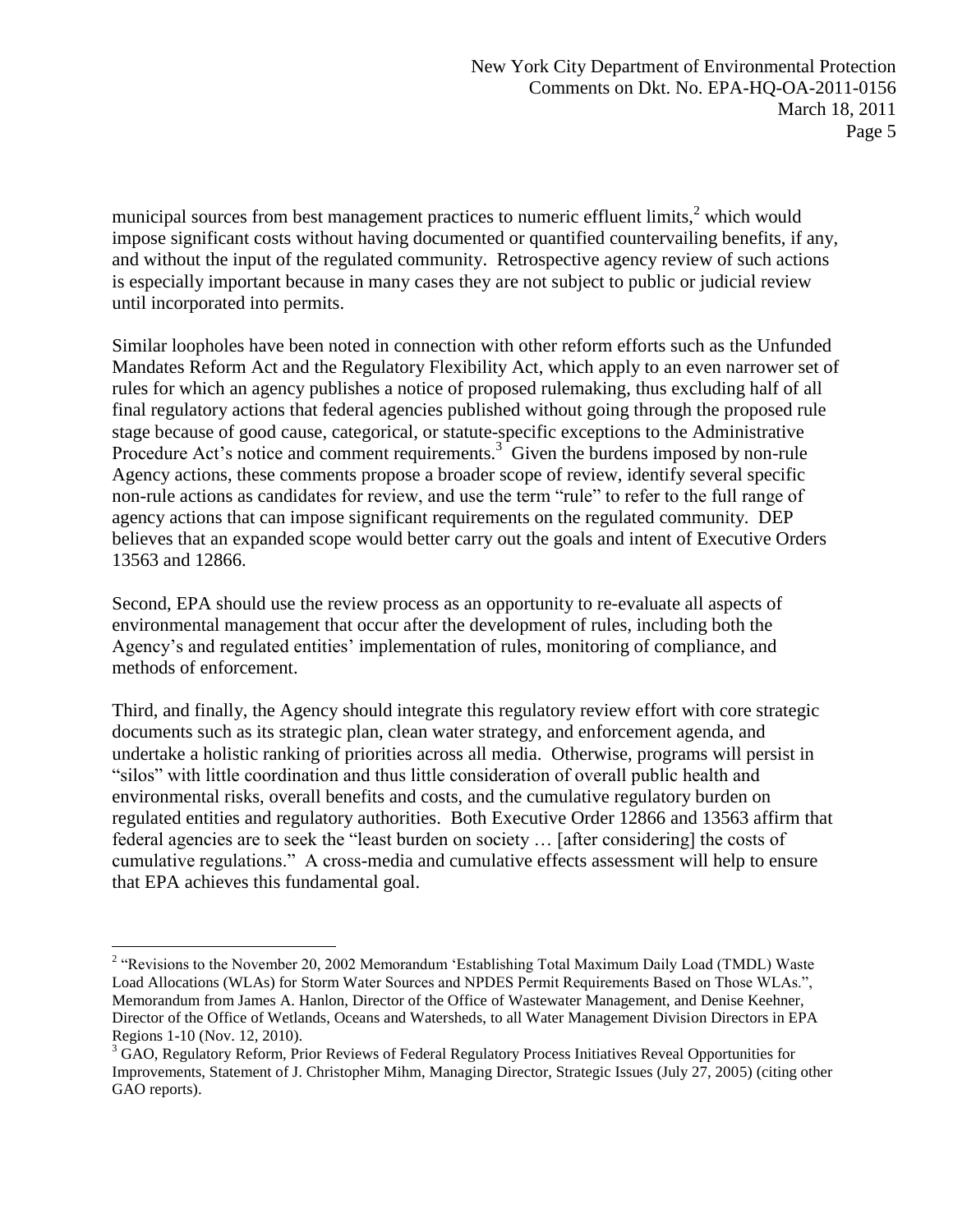## **II. Institutionalizing Regulatory Review**

To be effective, regulatory review must be predictable, dependable, and comprehensive. It must be engrained in agency management and culture so that the regulatory system keeps pace with the best and most up-to-date technology, policies, and practices. This will ensure that regulations meet the needs of the present and future generations, not just the needs of past generations. It is especially important for analysis to extend to existing rules and other actions so that the Agency and the public can determine whether the pre-promulgation analyses of costs and benefits were accurate, whether there are lessons to be learned from the experience of regulated entities in complying with the rules, and whether the agency should consider other alternatives that reflect advances in technology and policies.

The required meaningful regulatory review does not occur through the present system of selfpolicing. While cost-benefit analysis is supposed to be incorporated into every new agency action, in practice meaningful regulatory review occurs only for a limited type of administrative action (e.g., final rules signed by the agency head over a certain cost threshold estimated at the time of promulgation) and during a limited time (e.g., before final adoption, when all costs and benefits are estimated based on the existing record). That is because pre-publication review by OIRA occurs only for "significant" regulations with projected impact of \$100 million or more. In the case of EPA, these limitations have meant that half of all Administrator-signed rules from 2005-2009 did not undergo any regulatory review, and of this subset of all rules, fully half were for the Office of Air and Radiation with only one in ten reviews occurring for rules originating in the Office of Water.

Similarly, for existing regulations, agencies are required to review existing rules every ten years, but that obligation is limited to the purpose of determining whether such rules have had or will have a significant impact on small entities and whether such rules should be continued without change, or amended or rescinded to minimize their impact on small entities. As a result, agencies' review of existing rules has been limited and has not resulted in substantial revisions to the regulatory system.<sup>4</sup> In addition, review of a particular rule occurs in isolation from other rules, such that the Agency cannot and does not assess the costs and benefits of the full set of regulatory obligations to assess whether the proper balance of benefits and obligations is being achieved, and that mandates are focusing on our most pressing needs.

In sum, the system for reviewing new and existing rules for the inclusion of cost-benefit analyses needs to be significantly strengthened. DEP's suggestions for EPA's plan to periodically review

 $\overline{a}$ <sup>4</sup> Studies by the General Accounting Office have found that agencies in general and the EPA in particular have not been conducting the required 10 year reviews. E.g., GAO, Regulatory Flexibility Act: Agencies' Interpretations of Review Requirements Vary, GAO/GGD-99-55 (Apr. 2, 1999); GAO, Regulatory Flexibility Act: Implementation in EPA Program Offices and Proposed Lead Rule, GAO/GGD-00-193 (Sept. 20, 2000).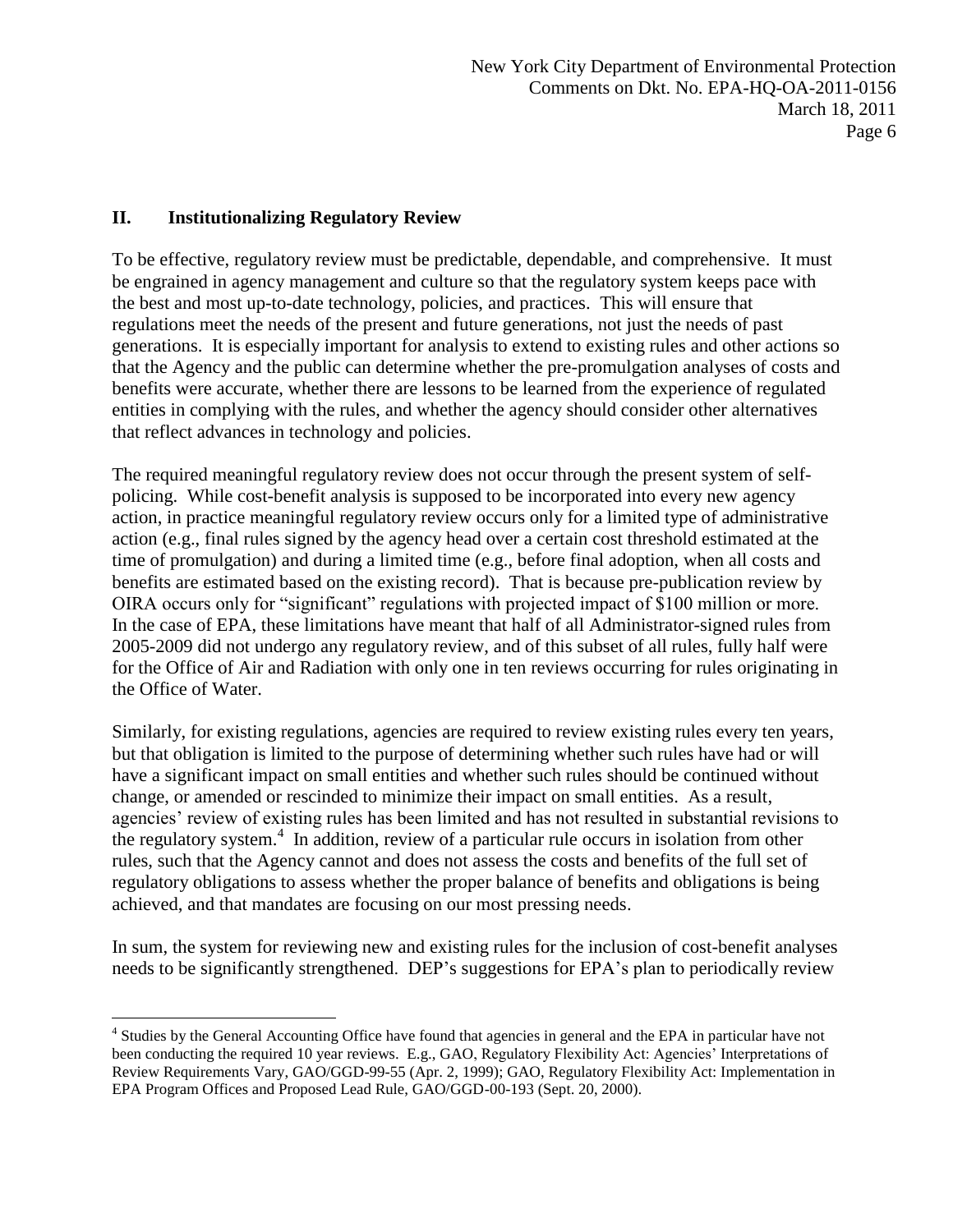existing regulations, inclusive of the full range of agency actions, are organized by the questions posed on the Agency's website.

- 1. *Identification of candidate regulations and other actions for periodic retrospective review*. All regulations and other administrative actions should be candidates for retrospective review, regardless of the size of the economic impact. To institutionalize comprehensive review, many states have sunset laws under which rules expire and have to be readopted through notice and comment rulemaking. (In New Jersey, for example, this occurs every five years). The advantage of this approach is that it is comprehensive and would trigger the obligation of all agencies to use cost-benefit analyses in formulating rules, and would trigger the more searching OIRA review of certain rules deemed to have a large impact. We recognize, however, that a sunset provision could unsettle the expectations of regulated entities, and lead to inefficient or wasted investments to comply with rules that have a short shelf-life. It would be better for the EPA to include a timetable for review when proposing rules; that timetable would be subject to notice and comment along with the substantive portion of the rule in question. Informal rules, guidance, policy statements, enforcement initiatives and other agency actions should be subject to a default period for retrospective review – every ten years at a minimum, and every five years for rules where nationwide, actual compliance costs have exceeded \$100 million – with the possibility of a shorter duration under a petition or other mechanism for review, which is discussed in greater detail below.
- 2. *What criteria should the EPA use to prioritize regulations for review?* Clearly, EPA cannot simultaneously review all of its existing regulations with the same urgency. However, within the maximum ten-year period suggested above for all actions, and five years for actions where compliance costs exceed \$100 million, there is sufficient flexibility to apply other factors. One priority should be for actions where the agency or OIRA did not conduct a thorough cost-benefit analysis before a regulation was promulgated.
- 3. *How should our review plan be integrated with our existing requirements to conduct retrospective reviews?* Current requirements constitute the minimum requirements for review; the review plan should provide for a more robust review, as described above.
- 4. *How often should we solicit input from the public?* At a minimum, the EPA should solicit public comment on retrospective review on a yearly basis by including the actions to be reviewed on its published regulatory calendar, and taking comments on that calendar. In addition, the Administration should create a process by which a sufficient number of entities could collectively petition for accelerated review of agency action. Such petition could be made to either the EPA or to OIRA.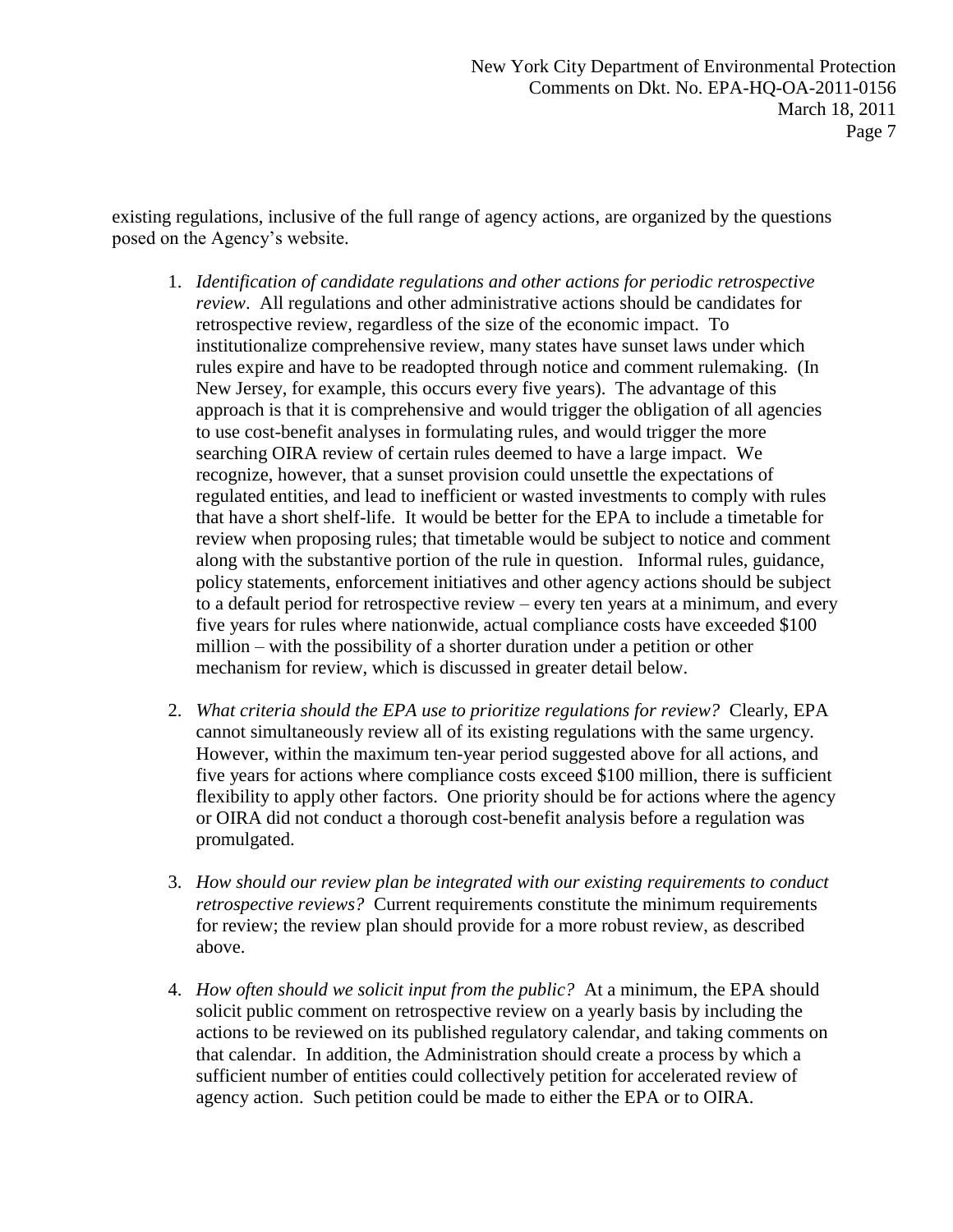5. *What should be the timing of any given regulatory review (e.g., should a regulation be in effect for a certain amount of time before it is reviewed)?* DEP believes that experience can provide the best insights into the true costs and benefits of agency action, and that as a general matter five years should pass before retrospective review is triggered. At the same time, actions that were not subject to a thorough costbenefit analysis beforehand, or that involve very significant compliance costs, should be reviewed sooner.

## **III. Existing Actions that Should Be a Top Priority for Retrospective Review**

The following EPA actions should be among the Agency's top priorities to review for compliance with the cost-benefit and sound science principles set forth in Executive Order 12866 and affirmed in Executive Order 13563. DEP's responses are organized according to the questions posed on the Agency's web site.

#### Long Term Enhanced Surface Water Treatment Rule

*Why the regulation should be modified, streamlined, expanded, or repealed:* The Long Term Enhanced Surface Water Treatment Rule (LT2) requires, among other things, that public water systems using uncovered finished water storage facilities either cover the storage facility or treat the discharge from the storage facility to achieve specified inactivation or removal levels for Giardia, Cryptosporidium, and viruses. EPA promulgated LT2 to protect public health from illness due to Cryptosporidium and other microbiological pathogens in drinking water. Given (1) the extremely low public health risk in at least some water systems from pathogens entering uncovered finished water storage reservoirs, (2) the enormous cost of covering an uncovered reservoir or treating the discharge from such a reservoir, and (3) the existence of effective and far less costly methods of achieving the same public health protection, the draft LT2 rule included a waiver provision that would have allowed for site-specific risk assessments and appropriate treatments. This waiver provision was inexplicably eliminated from the final LT2 rule. In its enforcement of the rule, EPA has refused to exercise the discretion afforded by the variance provision of the Safe Drinking Water Act to consider waivers based on alternative proposals that would achieve the same public health benefit. In light of the EPA's narrow reading of the variance provision, the EPA should revise LT2 to allow alternative means of mitigating the risk to uncovered finished water storage facilities, and prioritize review of any submissions of alternative mitigation plans.

*Supporting data or other information:* New York City operates one uncovered finished water storage reservoir that is subject to LT2, the Hillview Reservoir in Yonkers, New York. Hillview is a 90-acre, 900-million gallon reservoir that balances flows, maintains citywide water pressure and is part of the final treatment steps before water enters the City's distribution system. The City is constructing an ultraviolet treatment (UV) facility north of Hillview that will be capable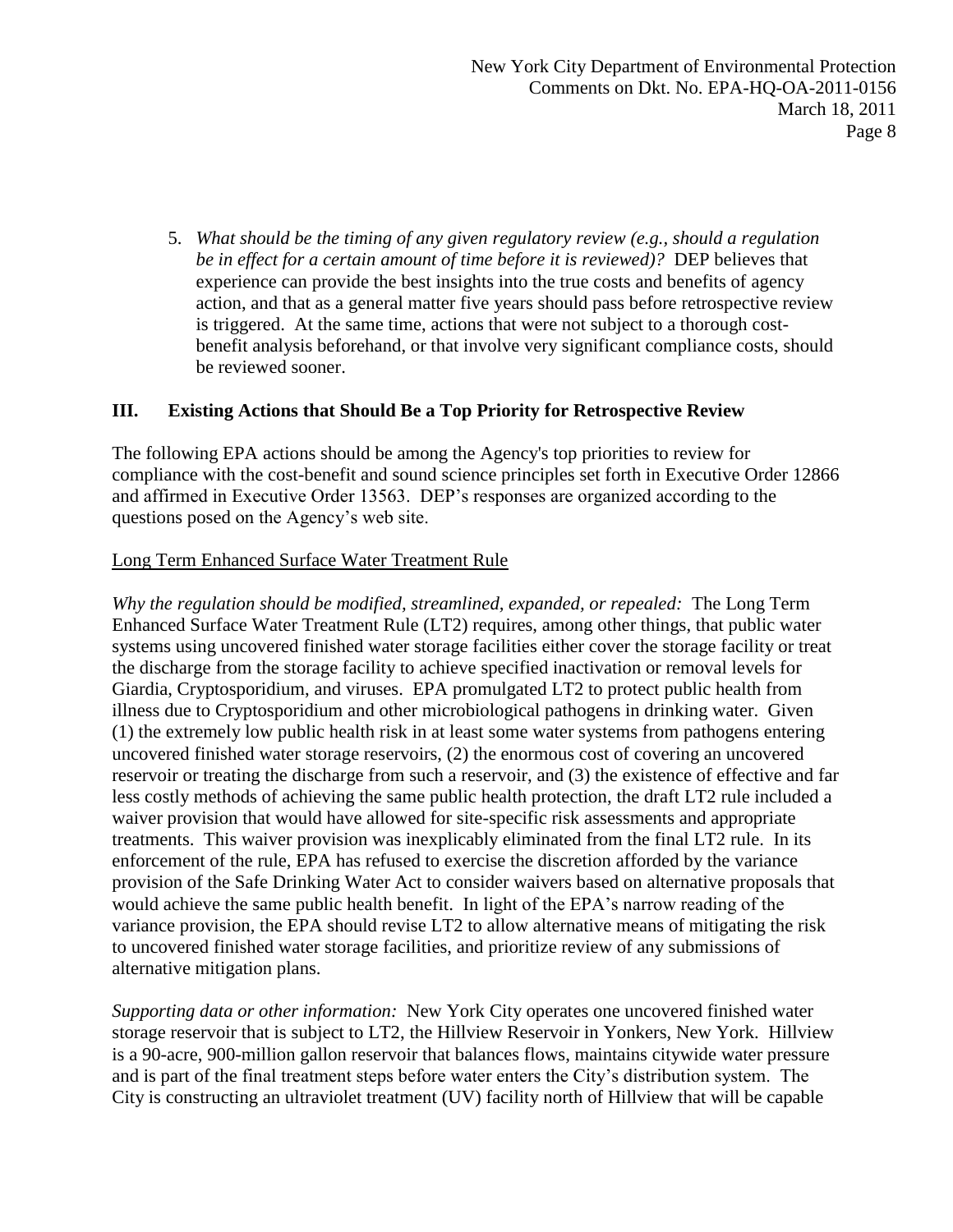of disinfecting 2.4 billion gallons per day with up to 3-log inactivation of Cryptosporidium. Once the UV facility is operating in 2012, water will flow from the UV facility to Hillview through two covered aqueducts. Hillview is the only site where water could be exposed after passing through the UV plant.

Monitoring data uniformly support the conclusion that Hillview is not a source of Cryptosporidium or Giardia and that leaving Hillview uncovered will not pose a public health risk. DEP has conducted an extensive inflow/outflow study of Cryptosporidium and Giardia at Hillview that established that there is no statistical difference in Cryptosporidium and Giardia concentrations in the water entering and leaving Hillview, meaning that Hillview is not a source of these pathogens. As an elevated, man-made structure, Hillview receives no runoff from the surrounding environment, and it is also surrounded by fencing and guarded 24 hours/day and 7 days/week. While bird droppings are in theory a source of contaminants, DEP has an active and successful wildlife management program, including a bird harassment program at Hillview, that has successfully protected Hillview's water quality over the last few decades.

In 2010, the New York City Department of Health and Mental Hygiene (DOHMH) evaluated the risk of illness from Cryptosporidium attributable to the City's water supply. DOHMH determined that the City's incidence rates for cryptosporidiosis have been lower than the national average since 2005 and, in marked contrast to national trends, have fallen dramatically since 1995 when mandatory reporting of cryptosporidiosis began. DOHMH also reviewed historical pathogen data in the City's drinking water, the Cryptosporidium species found in the City's source water, the Cryptosporidium species known to infect humans, possible sources of Cryptosporidium at Hillview, and Cryptosporidium sampling data at Hillview. Based on this data, and the City's comprehensive Waterborne Disease Risk Assessment Program that conducts active surveillance for cryptosporidiosis and giardiasis, DOHMH concluded that "the current water quality management program adopted by DEP provides sufficient levels of public health protection needed to protect the water supply entering and exiting Hillview. At this time, DOHMH has no evidence that suggests that an uncovered Hillview reservoir is a significant public health risk, even prior to the installation of UV treatment." (See attached DOHMH study, p. 9).

The City estimates the cost of covering the 90-acre Hillview reservoir to be at least \$1.6 billion. In light of the minimal public health risk posed by leaving Hillview uncovered, the cost of complying with LT2 is not justified. Covering the reservoir will also harm the environment and water quality because of the absence of sunlight, and will make maintenance more difficult. Finally, covering the reservoir would present significant opportunity costs, as the City has water and wastewater infrastructure needs that are a far higher priority from a public health perspective.

The City is in discussions with the federal government about prioritizing certain projects and completing them before constructing a cover at Hillview. We appreciate this flexibility, but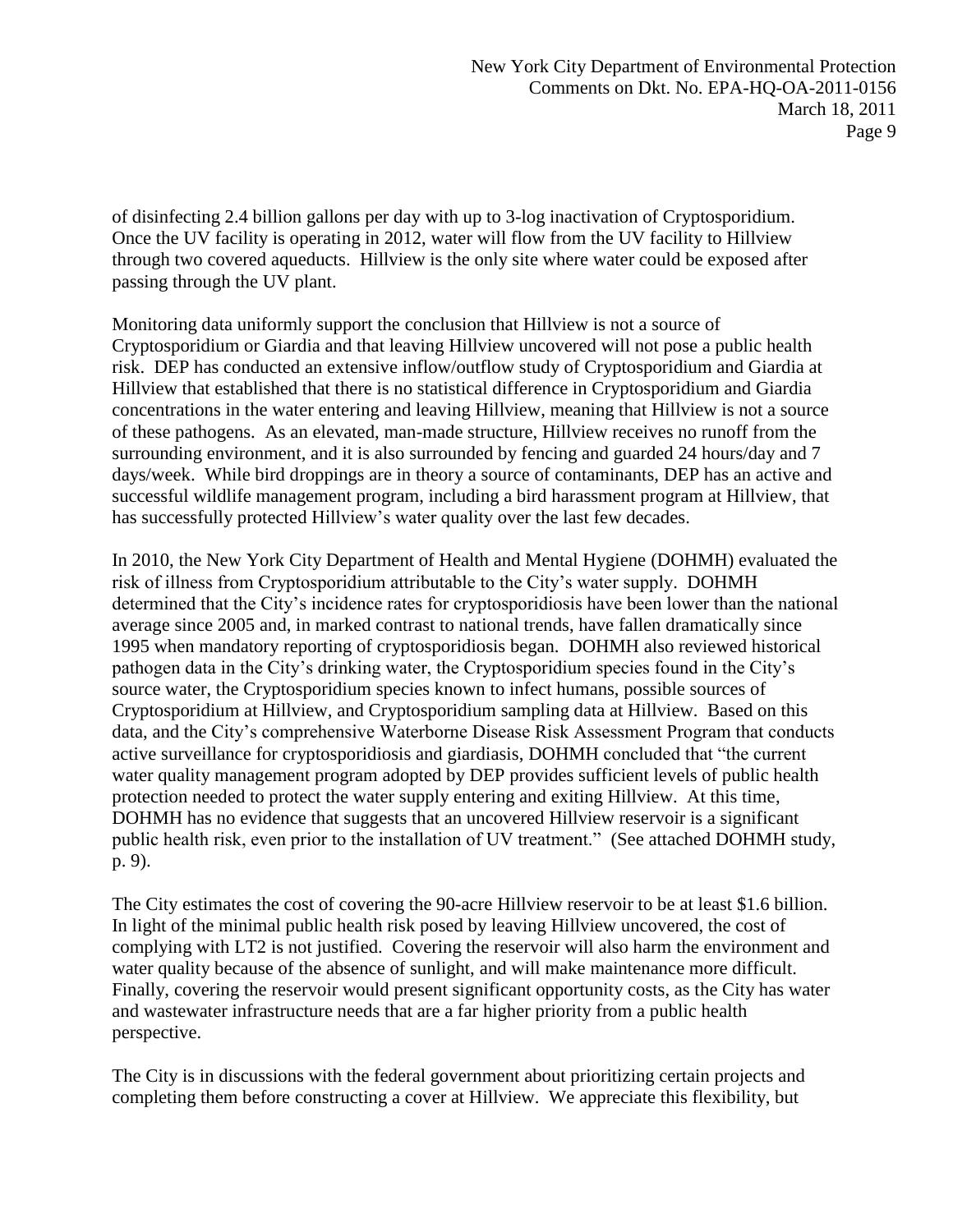gaining more time to make an investment that the evidence shows will not produce a public health benefit simply defers an expenditure that should not be required in the first place. Moreover, the "cost" of the deferral is potentially very high, as in the intervening years the federal government or the state are likely to seek enforcement orders that would require the City to commit to project milestones on capital work unrelated to the Hillview cover, further limiting the City's ability to set priorities and imposing more costly mandates on New Yorkers who pay the water bills.

*Alternative methods of achieving the regulatory program's objective:* EPA should allow water suppliers to achieve LT2's goal of protecting the public from risks posed by Cryptosporidium and Giardia in uncovered finished water storage reservoirs without mandating that they choose between two equally unacceptable choices (further treatment or coverage). EPA should allow a water supplier to establish that an uncovered finished water storage facility is not a source of Cryptosporidium or Giardia or does not pose a threat to public health. EPA should also allow a water supplier to protect uncovered finished water storage facilities against Cryptosporidium and Giardia through implementation of a facility-specific risk mitigation plan that identifies and addresses the specific risks faced by a particular facility. Both of these options would encourage investments that achieve cost-effective tangible public health benefits without unduly burdening water suppliers and rate payers.

## NPDES Permit Requirements: Industrial Pretreatment Programs

*Why the regulation should be modified, streamlined, expanded, or repealed:* The EPA requires certain wastewater utilities to develop Industrial Pretreatment Programs that are approved by the EPA and states and incorporated into discharge permits. 40 C.F.R. Part 403.8. In the mid-1980s, DEP provided EPA with a plan for implementing an industrial pretreatment program that included staffing estimates, and the EPA approved DEP's program and granted control authority status in January 1987. DEC, as the oversight authority, incorporated the program into the SPDES permits for the City's fourteen wastewater treatment plants. But during the past quarter century, the number of industrial businesses in New York City has shrunken significantly. Similarly, DEP is forced to perform more-frequent inspections at these businesses due to the requirements of the approved program and the permits even though the remaining industrial businesses covered under Federal categorical standards had long-ago installed treatment systems and come into compliance.

*Supporting data or other information:* DEP's permits require that we employ 72 people in the pretreatment program and that they inspect 700 facilities and collect 640 wastewater samples. That made sense in the 1980s, when over 300 facilities in New York City were regulated by Federal categorical standards. Today, with the decline in the number of affected businesses, we are sampling and inspecting the same establishments over and over again in order to meet the requirements for 700 inspections and 640 samples, which demonstrate consistent and sustained compliance. Staff could provide more environmental and public health benefit if they could be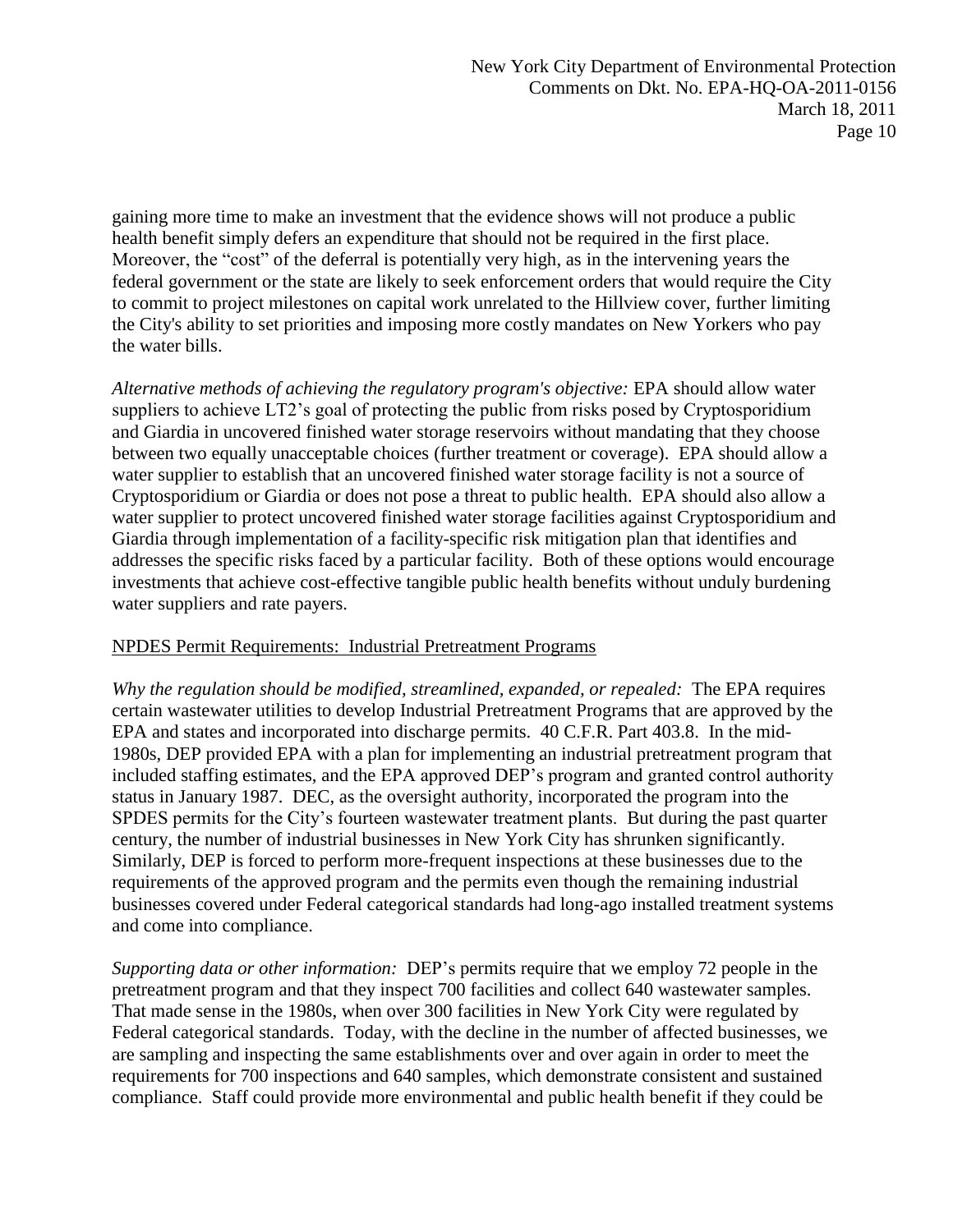redeployed into other DEP programs. Despite DEP's efforts to modify the program requirements to reflect the decline in the City's industrial base and our other program needs, we have been unsuccessful.

*Alternative methods of achieving the regulatory program's objective:* Local authorities should be given the flexibility to modify their industrial pretreatment programs to meet changing conditions without formal Federal or State approval. The EPA and delegated stated authorities will always have the right to audit local pretreatment programs and can take enforcement action if minimum standards of the Clean Water Act have not been met.

#### Combined Sewer Overflow (CSO) Policy and Enforcement

*Why the regulation should be modified, streamlined, expanded, or repealed:* The EPA's approach went from a "strategy" in 1989 to a "policy" in 1995 and then conformance to that policy became required under a rider to an omnibus bill that became known as the Wet Weather Quality Act of 2000. Having never been subjected to the rigors of notice and comment rulemaking, the CSO Policy avoided the formal requirements of Executive Order 12866 such as a cost-benefit analysis. (Indeed, the Congressional Budget Office analyzed the predecessor bill, H.R. 828, that was incorporated into the omnibus rider, and somehow found that it did not create an unfunded mandate and therefore did not create any non-federal costs). True, the 1995 Long Term Control Policy was developed with the input of municipalities and wastewater trade associations, and therefore contains balanced language and concepts; the Policy's "four fundamental principles" include statements that the EPA and states demonstrate "[f]lexibility to consider the site-specific nature of CSOs and find the most cost-effective way to control them<sup>"</sup> and use "[p]hased implementation of CSO controls to accommodate a community's financial capability". Under the EPA's current program, carried out by officials in the Office of Enforcement and Compliance Assistance with the U.S. Department of Justice, these safeguards have been weakened, and cities have been forced to enter into consent orders with prescriptive control plans that force spending up to a level of "affordability" defined by EPA.

Furthermore, we understand that the EPA is changing its interpretation of the CSO Policy, which plainly states that cities are to develop a path to compliance with existing water quality standards. EPA enforcement and program staff have recently indicated that Long Term Control Plans must meet the so-called "fishable/swimmable" standards regardless of current waterbody classifications, which will increase the level of CSO controls that are necessary. By mandating LTCPs to achieve fishable/swimmable goals, this strategy may overemphasize CSOs as a source of impairment, as historically contaminated sediments, deep dredge areas, and other causes may contribute to the prevention of meeting fishable/swimmable goals. Evaluation of appropriate water quality goals for a particular waterbody should look at all sources of pollution and waterbody features, and not compel costly CSO reductions that, in many cases, will not achieve those goals.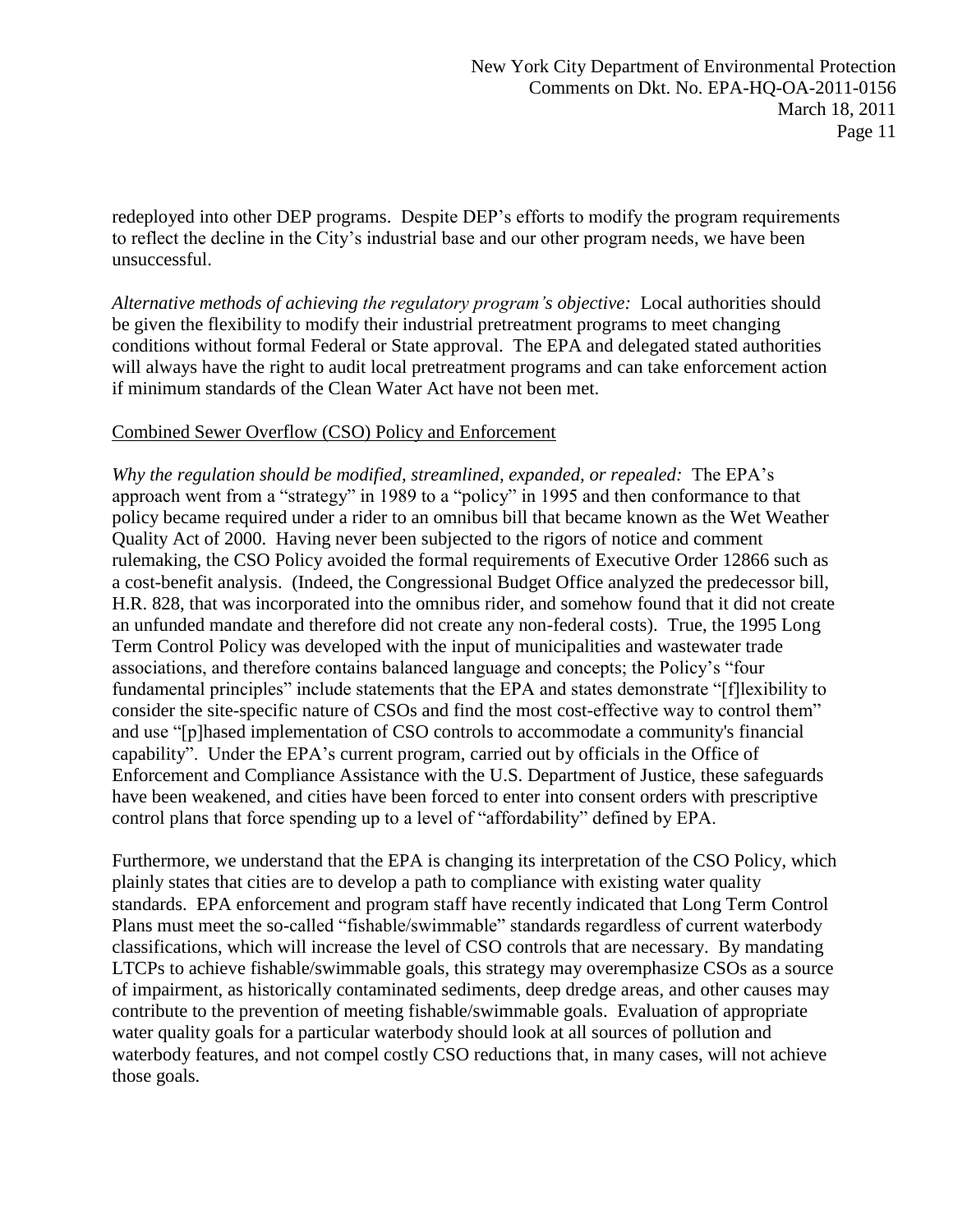As a result of the EPA's policy and enforcement choices, cities across the country are being made to spend billions of dollars in system upgrades, storage facilities, and other controls, under the EPA's current enforcement initiative for its CSO program. This program has led the U.S. Conference of Mayors to submit a detailed white paper to the EPA challenging the recent pattern of enforcement and asking the Agency to exercise more flexibility in the CSO program, consider more cost-effective controls, provide substantial credit for green infrastructure, consider carbon reduction and other benefits of alternative controls, and consider a broader measure of cities' willingness to pay. See U.S. Conference of Mayors, Local Government Recommendations to Increase CSO/SSO Flexibility in Achieving Clean Water Goals (Oct., 2010). The CSO program also does not consider the costs of other water quality initiatives such as nutrient removal or coordination with those programs to prioritize investments.

*Supporting data or other information:* The costs of the CSO program are well-established. New York City's program alone includes \$2.9 billion for constructed or planned CSO reduction projects and another \$750 million for other CSO-related projects such as dredging, aeration, and floatables, and that is before we have entered into Long Term Control Plans. In anticipation of those plans, the NYC Green Infrastructure Plan has proposed another \$1.5 billion in public money for green infrastructure, as compared to \$3.9 billion in additional grey infrastructure; by any measure, these are substantial investments for a city where more than a million people live below the poverty line.

There is a scarcity of data against which to judge whether the massive investments being made in controlling CSOs are well spent. In part this is due to the lack of a regulatory record or Regulatory Impact Analysis. The likely pathways of exposure are contamination of drinking water, which is not at issue for coastal cities that discharge into saline water, and recreational use. In a 2004 Report to Congress, the EPA estimated that for recreational users in open waters, CSOs cause between 845 and 1,367 cases of gastrointestinal illnesses annually from the entire U.S. population, using studies conducted in the 1970s and published in the 1980s. Report to Congress: Impacts and Control of CSOs and SSOs, EPA 833-R-04-001 (2004), pp. 6-9 to 6-10. Alternatively, the Centers for Disease Control Surveillance Studies attributed 5,601 cases of illness due to CSOs between 1985 and 2000, compared to 14,836 cases of illness from outbreaks linked to swimming pools or hot tubs during the same period, id., pp. 6-8 to 6-9, for which there is no program comparable to the CSO controls that municipalities must build. While the EPA is currently updating some of its health studies for exposure at registered bathing beaches, those studies will not quantify the risks at the many other waterbodies in the nation. To date, then, many tens of billions have been spent or committed by cities without a clear sense of the relative comparison of risks from CSOs with other health risks, or whether the estimates of the benefits are based on sound science.

Additionally, our local health professionals, DOHMH, conduct extensive monitoring and surveillance of ambient waters and the combined sewer system, with adaptive monitoring of overflows, weather, natural local wildlife, nearby failing septic systems, which allows it to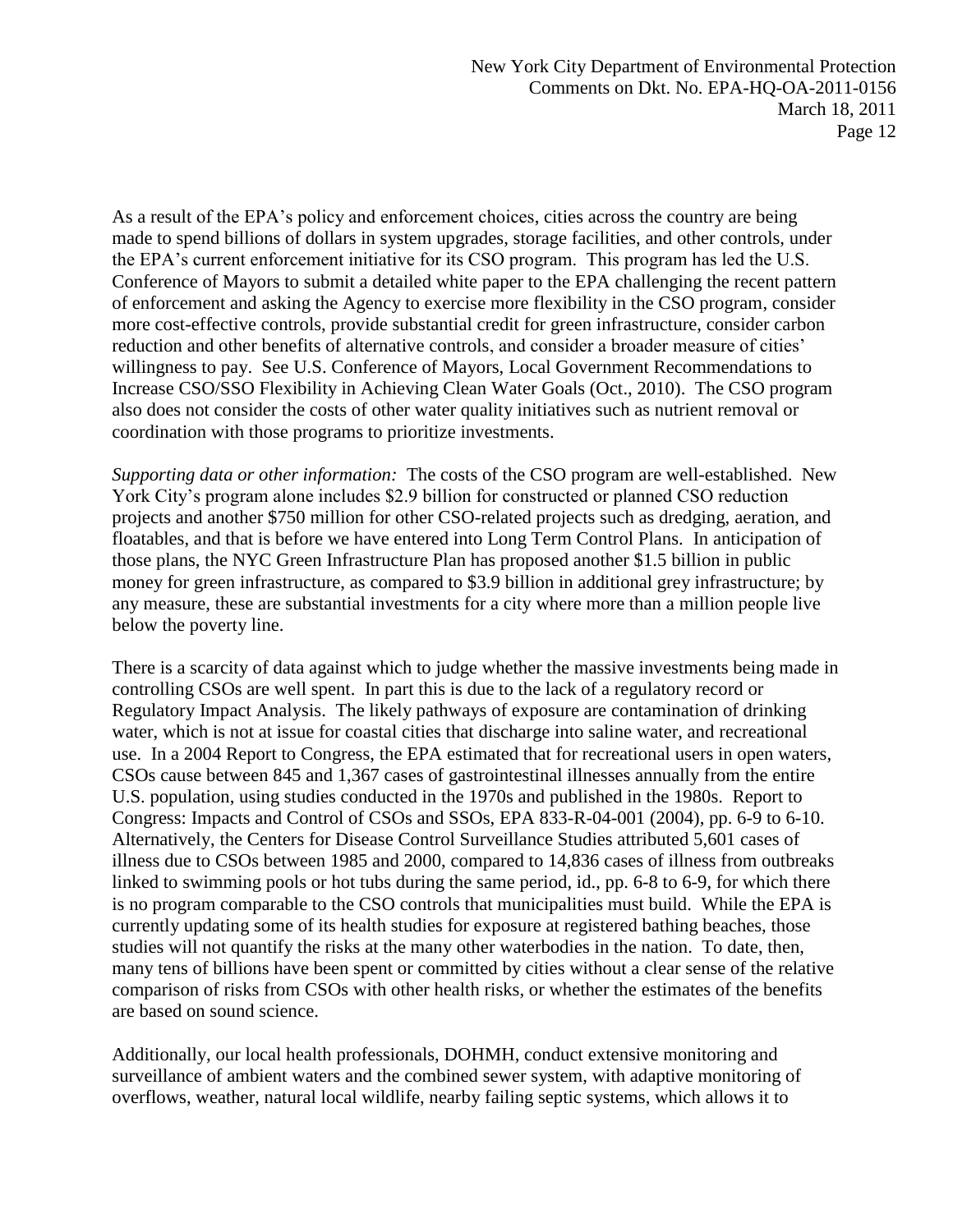proactively close and manage beach access, further reducing any public health risk from CSOs. Local regulatory authorities have sufficient information to make scientifically reliable determinations and take correct regulatory actions by using (1) ongoing trends based on data collected from regular water monitoring and sample collection (often begun prior to the bathing season), (2) historical water quality data for the general ambient conditions, and probability distributions, (3) reports of pollution events from other regulatory agencies, and (4) practical knowledge of exogenous factors affecting the beach waterbody. New York City's active surveillance system avoids public health consequences by proactively and temporarily closing beaches in extraordinary CSO conditions, and the City has not observed any outbreaks of illness associated with CSO events. These cost-effective efforts should be credited in the EPA's and state's CSO control policies.

*Alternative methods of achieving the regulatory program's objective:* The EPA should (1) reaffirm that the Clean Water Act provides for a range of water quality standards to be set by the states, and only sets as a broad goal that our waters be fishable and swimmable "where attainable", (2) allow cities the flexibility to develop control programs to meet water quality on a reasonable timetable, without prescribing methods of control, (3) consider competing demands for environmental quality, such as maintaining our treatment plants in a state of good repair, when assessing CSO programs, (4) quantify the environmental benefits of reducing CSOs in a range of waterbodies, and (5) allow cities to adopt green infrastructure controls with provisions for adaptive management at regular intervals to improve the program, without triggering obligations for massive grey infrastructure investments. In addition, EPA should change its enforcement policy to allow for more flexible approaches, such as administrative orders, that would achieve compliance in a more collaborative, less adversarial way. The EPA's Office of Enforcement and Compliance Assistance has recently indicated that judicial consent orders are necessary so that localities can position EPA as a "bad cop" that is forcing local governments to make massive investments on timeframes that require significant water rate increases. We believe this paradigm is fundamentally flawed—and contrary to the stated goal of Executive Orders 12866 and 13563 that the regulatory system work for, and not against regulated entities and that a flexible, collaborative paradigm is not only preferable, but will produce better, more cost effective public health and environmental outcomes.

#### Separately Sewered Overflows (SSOs) Enforcement and the "Capacity, Management, Operations, and Maintenance" (CMOM) Policy

*Why the regulation should be modified, streamlined, expanded, or repealed:* As with CSOs, there has been no formal promulgation of an SSO rule or a CMOM policy. We understand that a proposal is in development, and it is our expectation that a proposal will ultimately reflect the cost-benefit and sound science principles required by Executive Orders 12866 and 13563. In the meantime, however, the Agency's recent enforcement actions against municipalities demonstrate that it views its guidance entitled "Guide for Evaluating Capacity, Management, Operations and Maintenance (CMOM) Programs at Sanitary Sewer Collections Systems" as binding,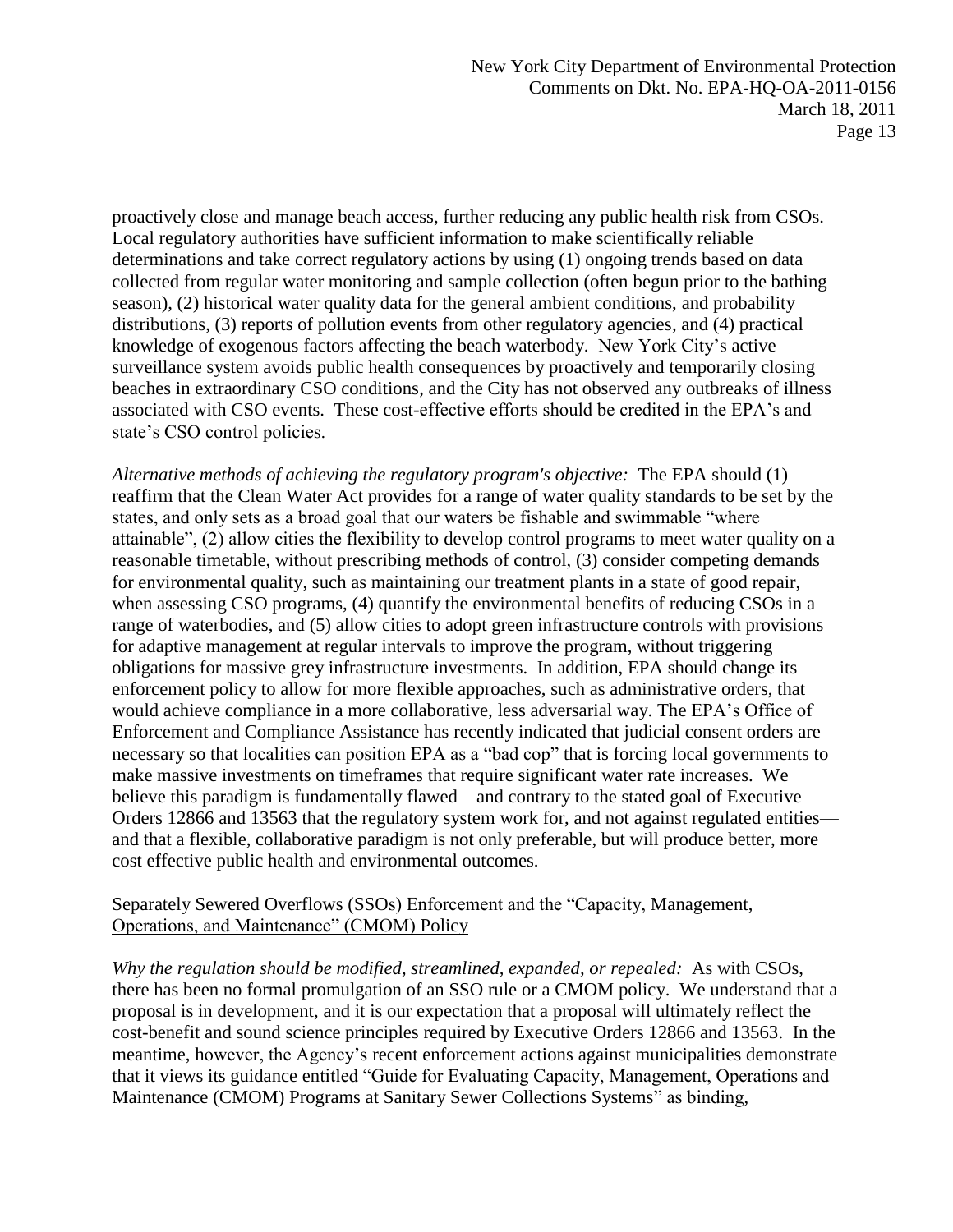empowering it to mandate utilities to address such issues as street flooding and sewer back-ups into basements that do not reach the "waters of the United States." CMOM includes broad, uniform requirements such as "manholes should undergo routine inspection typically every one to five years" and "sewers should be cleaned once every 7-12 years or 8%-14% per year." These blanket requirements are not consistent with effective management in New York City, which has 7,400 miles of sewer infrastructure. It makes no environmental, operational or economic sense to invest resources in areas of the system that do not have problems. Instead, system performance analysis and problem trending allow far more effective use of resources than a onesize-fits-all mandate.

Notwithstanding jurisdictional questions, DEP agrees with and implements many of the best management principles embodied in the CMOM guidance. However, local municipalities must retain the flexibility to apply such principles in the manner that best meets local conditions, waterfront development priorities, and zoning regulations. The EPA's SSO enforcement efforts should not result in consent decrees that mandate adherence to CMOM guidance or micromanage the daily operation and maintenance of the sewer system. Furthermore, in cities with combined sewer systems, any capacity issues should be addressed in the context of CSO Long Term Control Plans to ensure an integrated approach to our capital improvements. Finally, the EPA should coordinate its enforcement efforts with state oversight of permits and CSO programs, especially if those programs are longstanding and reflect the settled expectations of the parties, rather than seek to duplicate efforts or to impose inconsistent requirements.

*Supporting data or other information:* DEP has an active program to manage, operate and maintain the City's sewer system, but that system requires flexibility. DEP routinely responds to backup and flooding events through our 311 complaint and work order management systems, which are being integrated with our GIS systems to allow us to track and report on our efforts and problematic areas in the system. DEP also administers multiple emergency contracts that enable DEP to respond to situations which require a rapid response. DEP is continually improving its systems through the application of new technology, and is working to integrate our customer-driven notification system with field crew assignments, which will allow us to efficiently deploy personnel and equipment; DEP has invested over \$36 million to digitize and map our sewer and water infrastructure and \$1.5 million to improve our work order management system.

DEP also has several programmatic cleaning and prevention initiatives, including a catch basin inspection program that reaches every one of our 144,000 basins every three years. DEP's programmatic degreasing programs reduce the incidence of grease related back-up events. To prevent fats, oil, and grease from reaching the system, DEP also maintains an active grease disposal education and enforcement program, with targeted outreach to restaurants and other significant sources.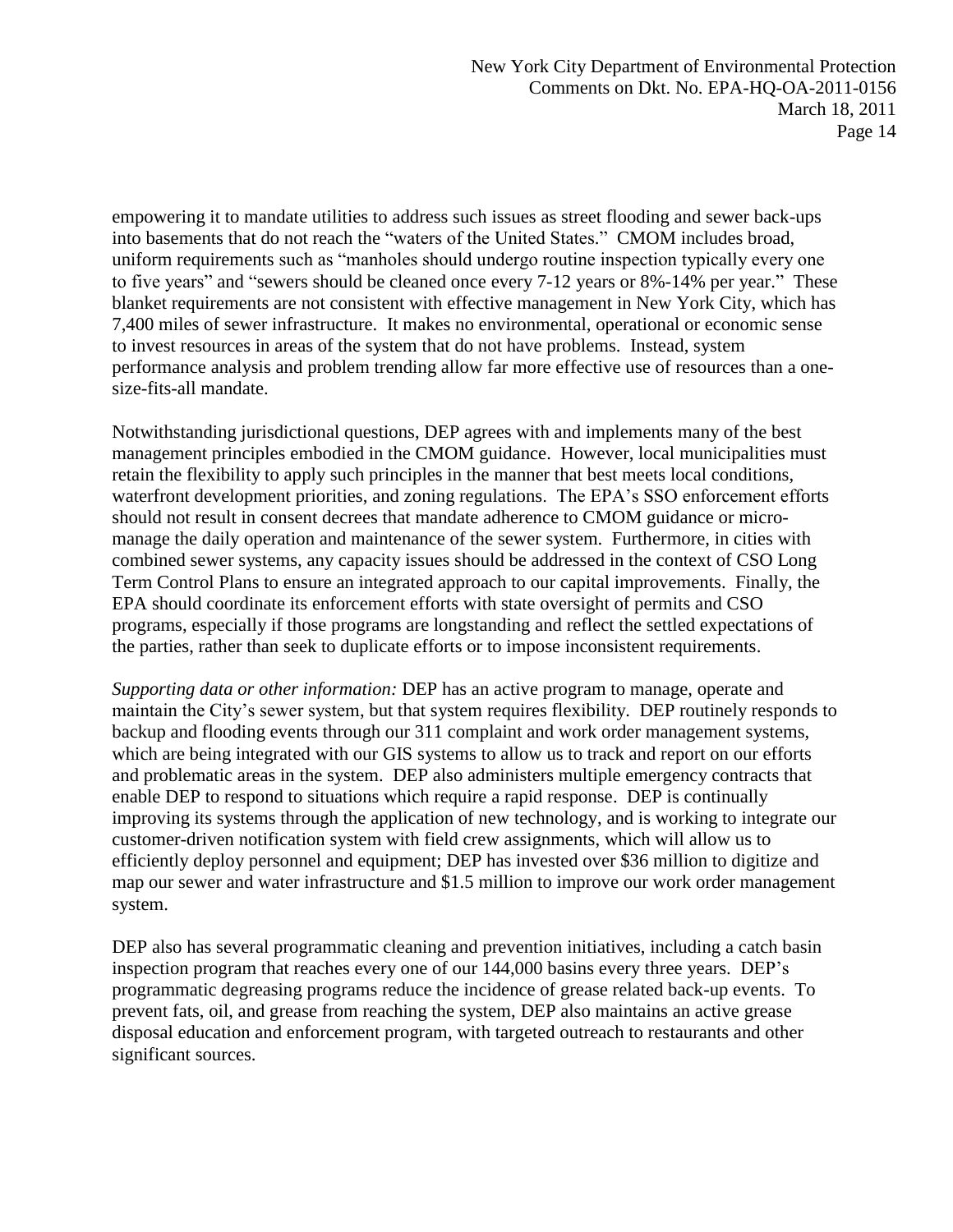Finally, DEP has a unit that is dedicated to drainage planning and capital construction. Our capital improvement plan is significant; from 2002 to 2009, we invested \$737 million and replaced or newly constructed 263 miles of sewer.

*Alternative methods of achieving the regulatory program's objective:* Municipalities must be allowed the flexibility to responsibly manage their systems using their knowledge and expertise of local conditions.

#### Emergency Generators

*Why the regulation should be modified, streamlined, expanded, or repealed:* Under EPA's regulations only the actual loss of utility power to the facility is considered to be an emergency situation allowing for the use of gas turbine emergency generators. See 40 C.F.R. § 60.331(e). Reciprocating Internal Combustion Engine (RICE) emergency generators may only be operated for load shaving up to 15 hours per year. See 40 C.F.R. Part 63, subpart ZZZZ. The effective prohibition on the use of emergency generators at wastewater treatment plants prior to an actual loss of power limits operators from taking the precautionary steps of using their emergency generators where the local electrical utility has stated that a blackout or brownout condition is imminent due to a heat emergency, network feeder loss, or other disaster. Delaying the operation of emergency generators until the actual loss of power significantly increases the likelihood of a raw sewage bypass, which clearly has the potential to create a greater public health threat.

*Supporting data or other information:* The equipment and power distribution networks within large municipal wastewater treatment plants are complex. Each of New York City's 14 wastewater treatment plants requires between 4,160 and 27,000 volts, and the electrical system in each plant is a complex series of switch gears, motor control circuits, synchronized breakers, and compound permissive devices. It can often take more than an hour after the loss of utility power to energize plant-wide electrical systems on emergency generator power. While an engineer is performing these tasks, the plant is neither treating nor disinfecting sewage, which can result in significant quantities of pathogens being released into local receiving waters.

Perhaps more importantly, operating on emergency generators reduces the voltage fluctuations that typically occur during these power situations, reducing the likelihood of damage to large motors at the treatment plants. Such damage can result in significantly longer-term discharges of raw sewage.

*Alternative methods of achieving the regulatory program's objective:* EPA should modify its regulations to authorize wastewater treatment plant operators to use all RICE or Gas Turbine emergency generators if there is a reasonable belief of an imminent loss of power, rather than an actual loss of power. "Load shaving" for the purpose of monetary remuneration would remain prohibited.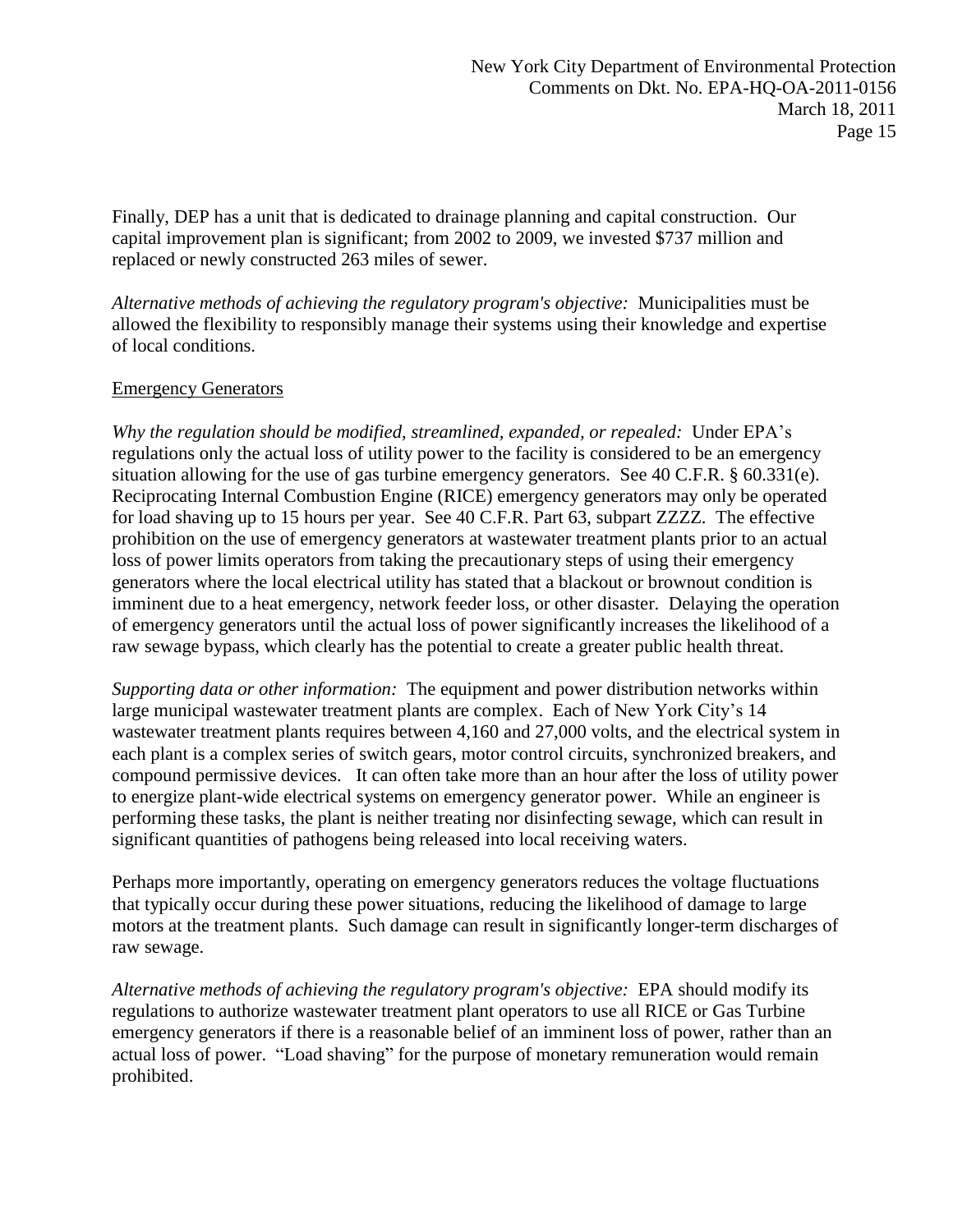In so doing, EPA would minimize the likelihood of raw sewage bypasses and potentially significant harm to the plant's infrastructure. In addition, removing the load of wastewater treatment plants from the electrical grid during critical power situation would reduce the likelihood of brownouts or blackouts, and would therefore reduce the public health risks created by the loss of air conditioning, refrigeration, and other critical services. The proposed change would ensure that these generators are only operated when absolutely necessary but not so late in an emergency situation that the delay has caused greater environmental harm than if the generators had been able to start up prior to a full blackout.

## Water Transfer Rule

*Why the regulation should be modified, streamlined, expanded, or repealed:* The transfer of untreated water from one waterbody to another has long played an integral part in the operation of the nation's water infrastructure. For almost 15 years following passage of the Clean Water Act, no utility making such a transfer was required to obtain a National Pollutant Discharge Elimination System (NPDES) permit. However, in 2001, a federal appellate court ruled, for the first time, that a NPDES permit was required for such transfers. In response to that ruling and several others that followed in separate litigation involving DEP and a water management agency in Florida, in 2008 EPA promulgated the Water Transfers Rule which unambiguously clarifies that the Clean Water Act does not require utilities to obtain a NPDES permit for the transfer of untreated water. See 40 C.F.R. § 122.30. We understand that the EPA is considering whether or not to revise this common-sense rule, just a few years after it was adopted. We urge EPA to leave the current rule unchanged. It provides DEP and other utilities the flexibility to meet water quality goals and quantity requirements and removes the unnecessary regulatory burden of obtaining a NPDES permit for such routine activities.

## *Supporting data or other information:* N/A

*Alternative methods of achieving the regulatory program's objective:* N/A

## Lead and Copper Rule

*Why the regulation should be modified, streamlined, expanded, or repealed:* The Lead and Copper Rule (LCR) seeks to maximize public health protection by reducing lead and copper levels at the consumers' tap. Under the LCR, EPA requires utilities to sample a minimum of 100 homes that are known to have lead in their internal plumbing and, if 10% of samples exceed the action level, to treat the water to reduce the corrosion of internal plumbing, conduct an extensive public education campaign, and to replace lead service lines that the utility controls. The LCR holds the utility responsible for water quality at the tap even if the contamination occurs from private plumbing, as is typically the case, and regardless of health data that identifies chipping paint or other sources of lead as a much greater health threat.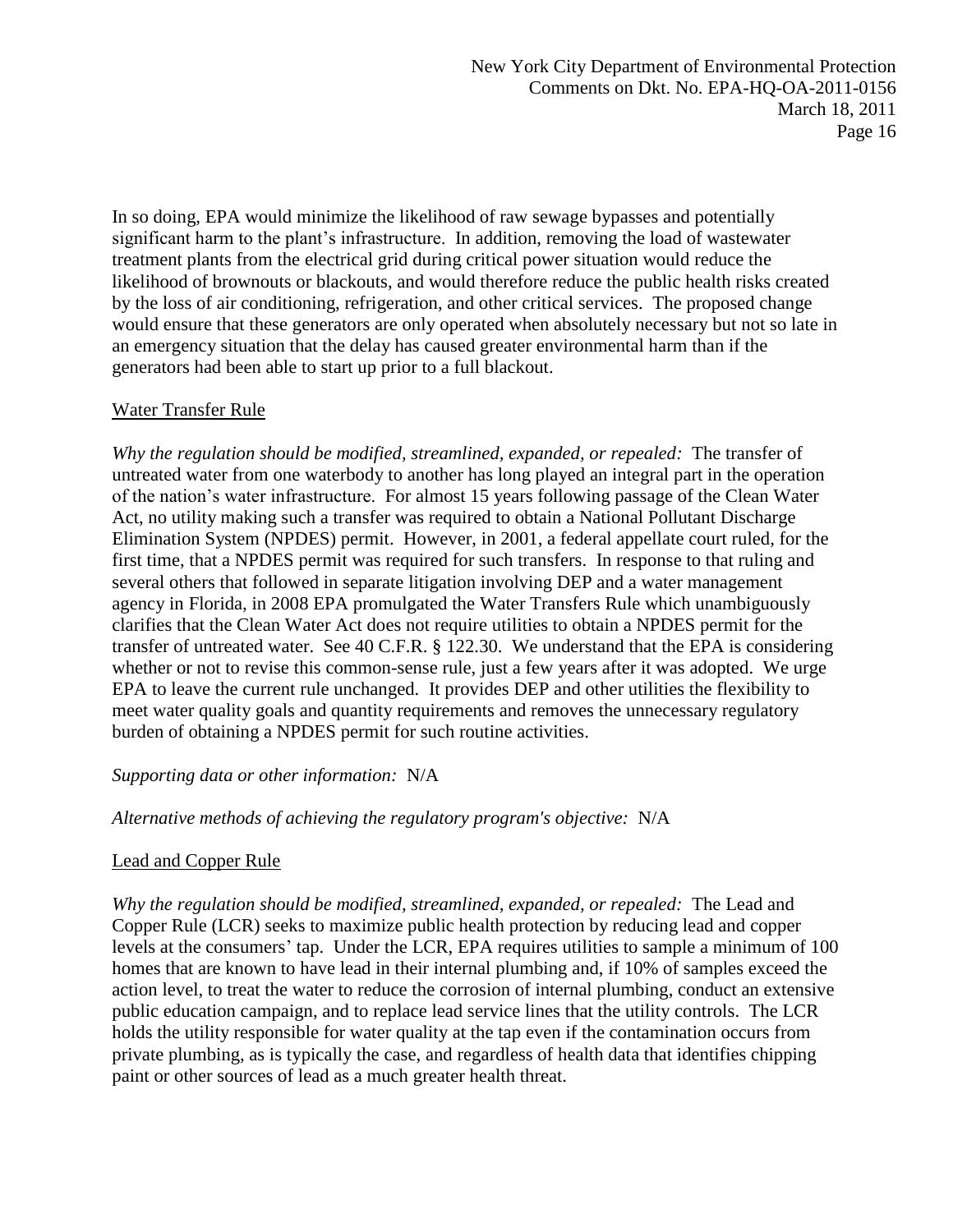*Supporting data or other information:* DOHMH operates an extensive lead poisoning prevention program. Under the program, one and two year olds are required to be tested for lead and any blood lead levels above 10 mcg/dL must be reported within 24 hours. Any lead poisoning case is investigated and DOHMH orders appropriate remedial steps to be taken to remediate lead paint or other sources. This program is effective. DOHMH reported a 92% decrease from 1995 to 2009 in the number of children 18 years or younger who have a blood lead level greater than or equal to 10 μg/dL (1,634 children in 2009 versus 21,575 children in 1995). See Lead Poisoning in New York City Annual Data Report 2009, http://www.nyc.gov/html/doh/downloads/pdf/ lead/lead-2009report.pdf, p. 3. Furthermore, DOHMH found that lead-based paint is the primary cause of lead poisoning for NYC children; in 2009, three-quarters of children newly identified with high lead levels in their blood had an identified lead-based paint violation in their home or secondary address (for example, their babysitter's residence). For men, the most common cause of lead poisoning is occupational exposure in construction-related jobs and 81% of women with lead poisoning reported use of imported products, including food, spices, herbal medicine, pottery, and cosmetics. According to DOHMH, lead in tap water has not been identified as a risk factor for lead poisoning among children in New York City.

The most costly remedial measure is the replacement of lead service lines, which can cost a homeowner or the utility between \$2,500 and \$10,000 or more per line. From the utility's point of view, such programs may not be possible where it does not own the line between the water main and the home, or will involve the significant additional costs of negotiating agreements with individual home owners. Even for utilities that own the service line between the curbline to the main, partial replacement is likely to resuspend lead that had been sequestered, increasing the public health risk. Finally, replacement may provide a false sense of protection, since many homes with lead service lines often also have extensive lead solder in their plumbing.

*Alternative methods of achieving the regulatory program's objective:* EPA should consider the lead poisoning risks identified by local health departments in determining the requirements of a water utility to initiate outreach, change corrosion control, or require lead service line replacements. The utility should provide education to property owners and allow them to determine the appropriateness of replacement.

## Drinking Water Quality Reporting (Tier 3)

*Why the regulation should be modified, streamlined, expanded, or repealed:* Administration and enforcement of many of the EPA's Safe Drinking Water Regulations are delegated to state agencies; in New York State, the New York State Department of Health (SDOH) is so delegated. To maintain such delegation, SDOH's rules, the New York State Sanitary Code (SCC), must be consistent with EPA regulations. As a Public Water Supply System (PWS), the New York City water supply system must meet State and EPA regulations for public notification of potential public health hazards, which delineate three tiers of notification depending on the severity of the violation and any potential adverse health effects that may be involved. A Tier 3 violation is the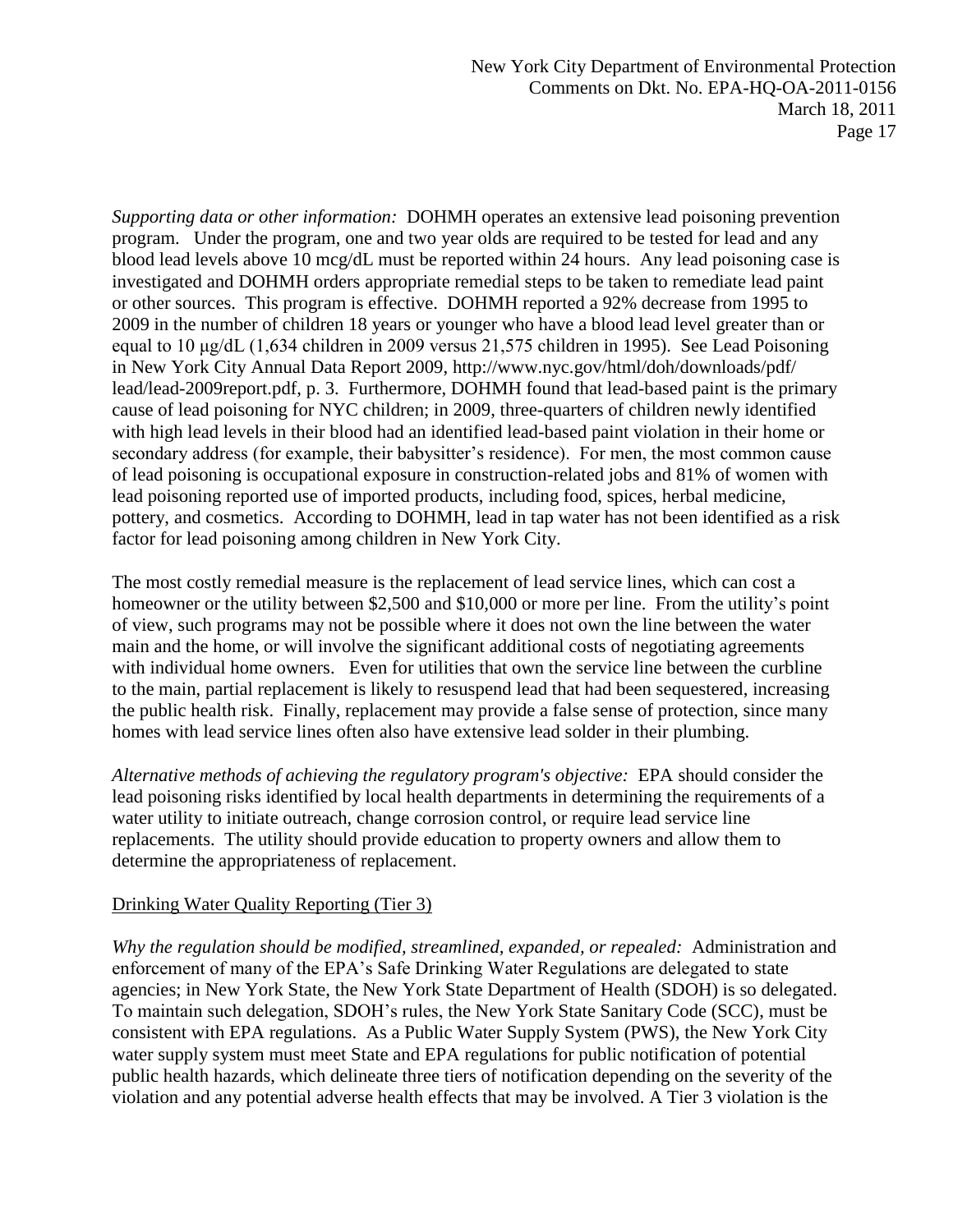least severe and requires public notification within 12 months of when a PWS is issued a violation. Tier 3 violations are issued for instances when there is not an immediate public health risk but the consumer should be informed of the situation. Since there is no immediate public health risk associated with a Tier 3 violation, the timing of the public notification is not critical to the customer, but the requirement to issue the Tier 3 public notification within 12 months provides limited flexibility. In particular, PWSs should have the flexibility to issue the required Tier 3 notification as part of required annual water quality statements, which must be delivered to the public by May  $31<sup>st</sup>$  each year.

*Supporting data or other information:* In New York City, Tier 3 public notices cost approximately \$240,000 each if issued independently; if issued as part of required annual reports, there is no incremental cost. As there is no public health reason to require a separate mailing of Tier 3 violations all customers, but additional mailings result in expenditure of significant costs to the PWS, the rule should afford greater flexibility as to the timings of notice.

*Alternative methods of achieving the regulatory program's objective:* Allow the PWS to use the annual water quality statement for public notification of Tier 3 violations.

## Hydrofracking

*Why the regulation should be modified, streamlined, expanded, or repealed:* Shale gas development and the associated high-volume hydrofracking have great potential to adversely affect drinking water. While research studies are ongoing there are steps that can be taken now to protect this valuable resource. First, the EPA can expand the scope of its studies to include all of the environmental issues concerning hydrofracking, including air pollution, the integrity of well casings, and the efficacy of state oversight programs.

Second, the EPA can propose a legislative agenda to close the numerous statutory exemptions that this industry enjoys. For example, oil and natural gas companies should be required to report to the Toxic Release Inventory and disclose the chemicals used and transported not only to the State regulators but also to other governmental entities and the public. The oil and gas industry should be fully regulated under the Safe Drinking Water Act and Clean Water Act in order to protect surface and groundwater drinking water sources. Waste disposal, both solid and liquid, is a significant unresolved issue with shale gas development and the exemptions under the Resource Conservation and Recovery Act (RCRA) and Comprehensive Environmental Response, Compensation, and Liability Act (CERCLA) need to be removed. Finally, the emissions from individual well sites need to be aggregated and treated as a single source for air pollution control under the Clean Air Act.

*Supporting data or other information:* DEP has commissioned extensive studies on the environmental impacts of hydrofracking, particularly in unfiltered drinking water source areas. See http://www.nyc.gov/html/dep/html/news/natural\_gas\_drilling\_dep.shtml.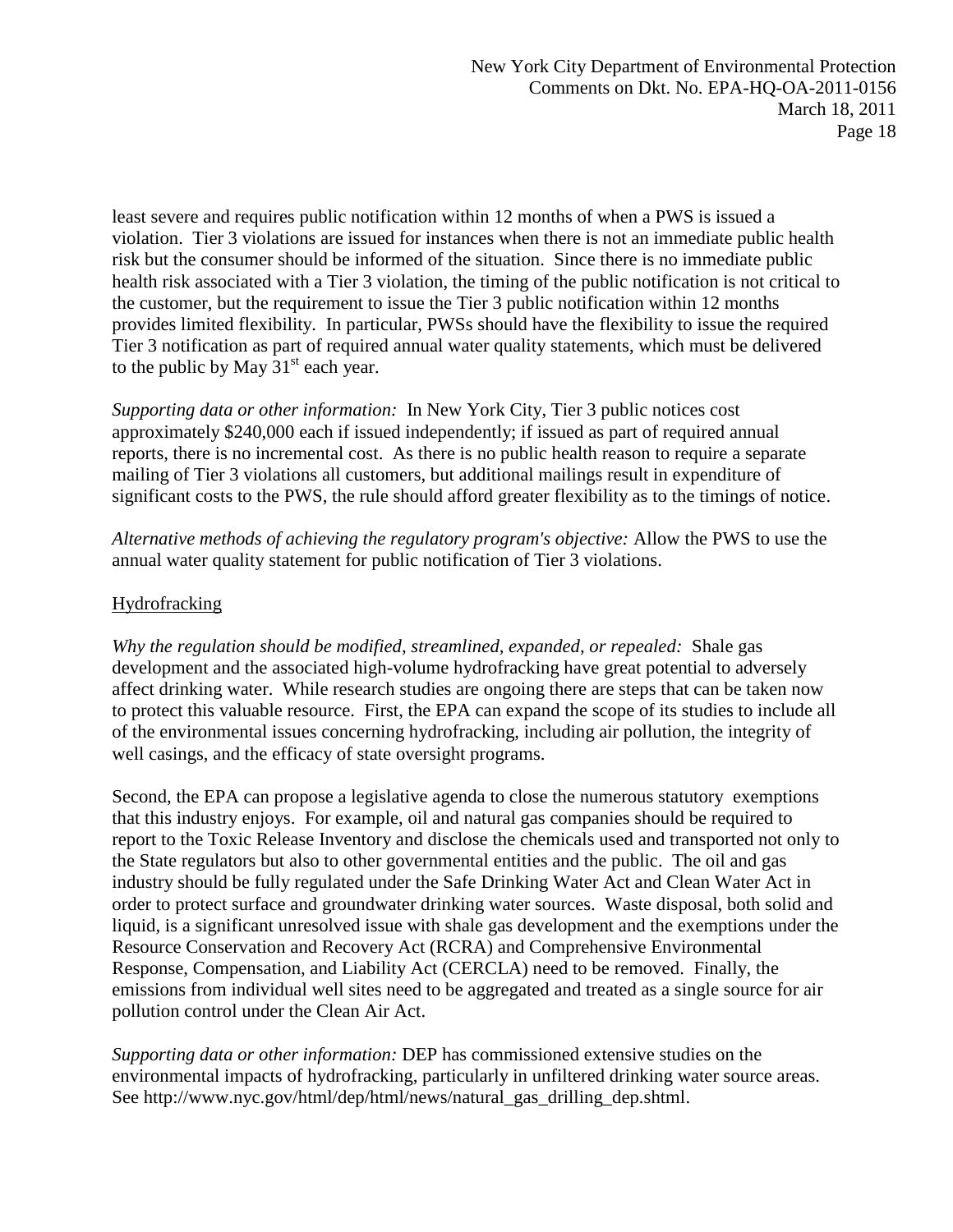*Alternative methods of achieving the regulatory program's objective:* N/A

#### Satellite Collection Systems

*Why the regulation should be modified, streamlined, expanded, or repealed:* DEP supports rules under development that would require a satellite collection system owned by another municipality to comply with the general conditions of the NPDES program. Treatment facilities that receive such flows must be able to rely upon the satellite system owner to operate and maintain the collection system sufficiently to protect the treatment facility's operations. The NPDES permit for satellite systems should be separate from the treatment facility owner's NPDES permit, which would streamline requirements and enforcement issues. For example, if inflow and infiltration in the satellite system violated the satellite system's NPDES permit, the enforcement action would be focused on the party with control of the infrastructure, rather than the treatment facility that has no, or at most limited, authority to effectuate improvements to the collection system.

It is more efficient and equitable for such systems to be regulated by permit authorities rather than treatment facility operators. The NPDES permitted treatment facility owner is at a disadvantage in instances where another municipality owns and controls a satellite collection system that discharges wastewater to the treatment plant and where, as in DEP's upstate facilities, the treatment plant owner has insufficient jurisdiction to control how the satellite system is operated. In such cases, the satellite system owner may have inadequate incentives to properly maintain their system, and when their inaction results in violations of the treatment facility's NPDES or SPDES permit, the treatment facility is held responsible. Contracts that exist between the treatment facility operator and the local municipal satellite system owner are generally difficult to enforce in a timely fashion, and an overarching regulatory scheme that places the satellite collection system owner into the NPDES program would be more helpful in getting the compliance necessary to protect the treatment facility.

While such permits should adopt flexible maintenance and operation principles, the owner of the satellite collection system should be responsible for its proper operation and maintenance, separate from the treatment facility's NPDES permit.

*Supporting data or other information:* There are many examples of such issues. The collection systems that discharge into DEP's Mahopac and Port Jervis treatment facilities are owned and operated by the Town of Carmel Sewer Districts 1 and 3 and the City of Port Jervis, respectively. A portion of the collection system serving the City's Grand Gorge treatment facility is owned by the Town of Roxbury; the remaining portions are owned and operated by DEP. During wet weather events inflow and infiltration into the collection systems are problematic causing noncompliance events at the treatment plants for high flows as well as treatment bypasses. Since DEP holds the permit, DEP is held responsible, even though the problems are ultimately in the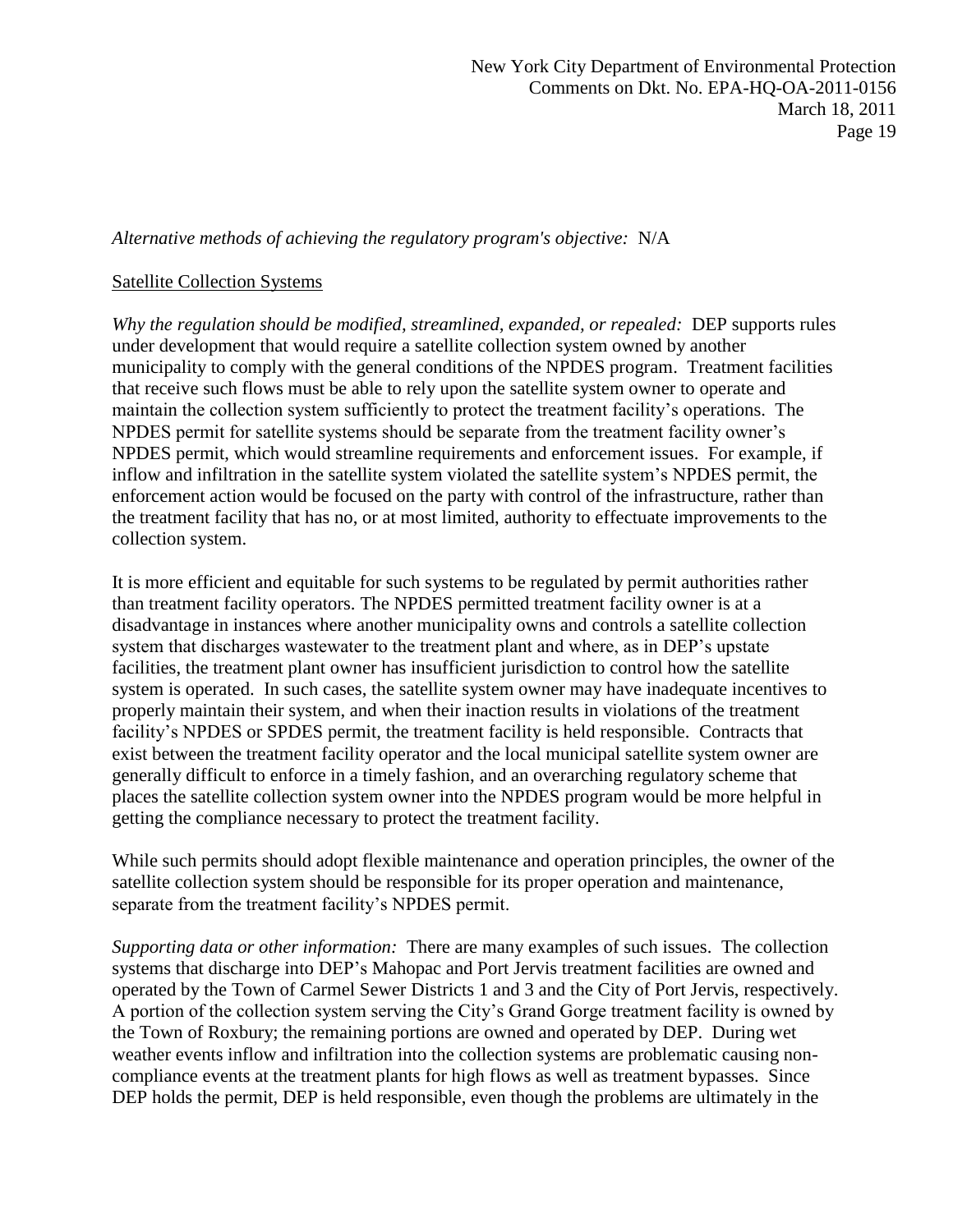collection systems and not the treatment plants. For example, currently, DEP's Port Jervis Wastewater Treatment Plant is under review by the Delaware River Basin Commission (DRBC) for water quality standards discharging into the Delaware River in response to capital improvements done at the plant. These improvements resulted in the plant falling into a DRBC regulated project category. DRBC is proposing more stringent limits for the plant which will result in DEP having to perform further capital improvements to the plant. Due to the insufficient maintenance the City of Port Jervis has performed on the collection system, the cost of the capital improvements to the plant could be a magnitude higher than if the collection system was properly maintained due to the higher amount of inflow that requires treatment due to excessive inflow and infiltration.

*Alternative methods of achieve the regulatory program's objective:* Permits for collection system owners would provide the proper incentives and oversight for them to maintain their infrastructure.

#### **IV. Proposed Rules or Developing Actions that Should be a Top Priority for Prospective Review for Consistency with the Principles in Executive Orders 12866 and 13463**

## MS4 Rule Proposal/Guidance for MS4 Permit Writers for Municipalities

DEP has several concerns about the EPA's developing stormwater rule for municipal separately sewered stormwater systems (MS4s), which we have expressed in prior submissions. In general, DEP's concern is that MS4 requirements not discourage much needed urban revitalization by making it economically infeasible, and that it be coordinated with expensive infrastructure improvement projects to address sewer overflows and improve nutrient controls that have caused significant rate increases. We ask that the Agency's eventual rulemaking and cost-benefit analysis consider (1) the need for MS4 controls in cities where CSOs may provide more loadings to the waterways, and are therefore a higher priority for control, (2) the benefits of citywide detention standards, which will allow for eventual full treatment in combined sewer areas and will protect against storm surge and scour in separately sewered areas, (3) limited lot areas and underground infrastructure in densely developed cities, which may preclude many standard onsite stormwater management techniques and requirements, and (4) that requirements related to pre-development hydrology are not applicable in redevelopment areas where urban soils exist, which are typically hardpan with low permeability. The MS4 rule should allow states to develop specific performance criteria that work for their local communities based on specific regional or local characteristics and needs, and should include workable proposals for tradable credits for redeveloping in certain areas or reducing impervious surface overall. Flexible, site-specific requirements will lower the compliance costs that the EPA must consider in connection with publication of a rule under Executive Orders13563 and 12866.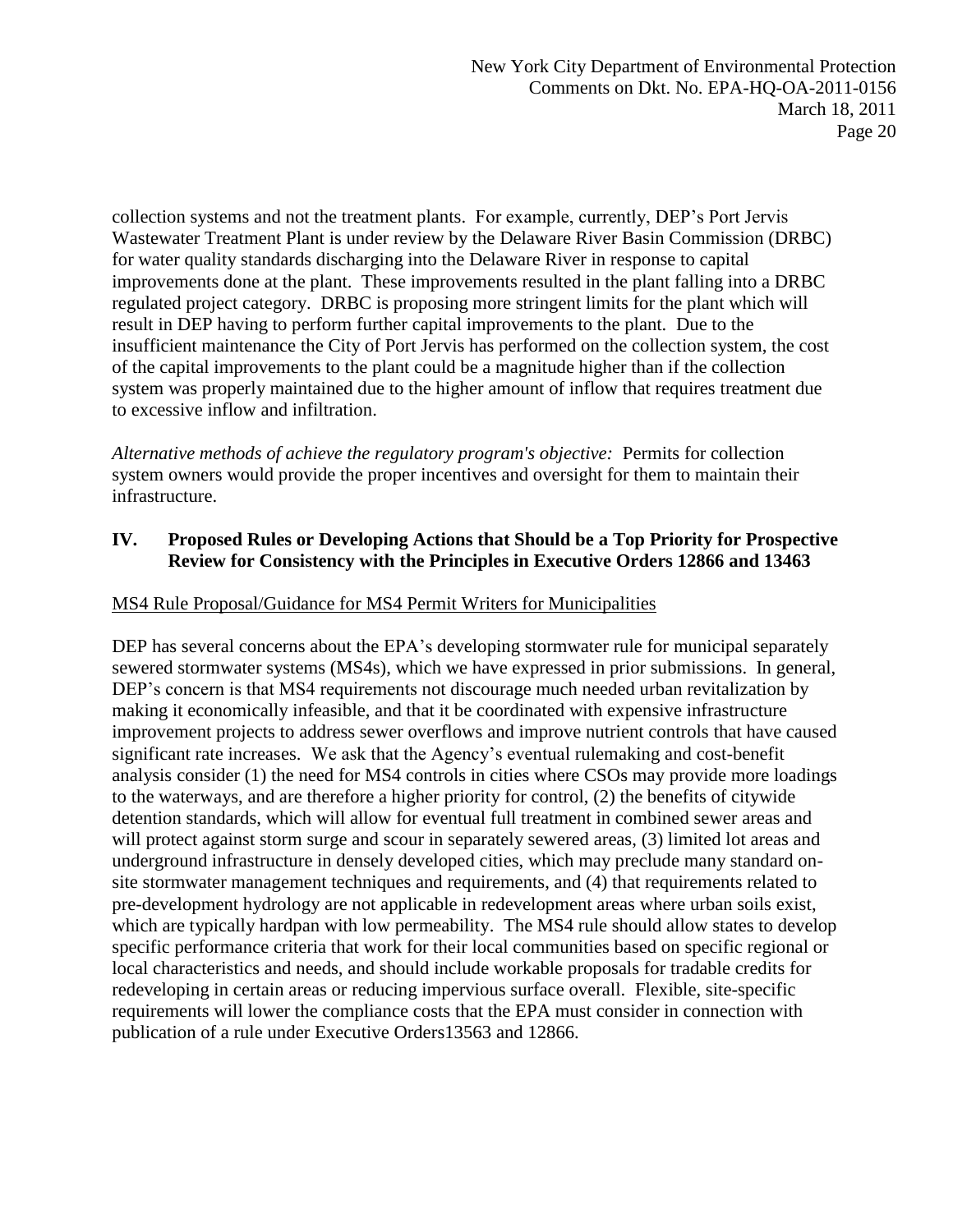#### BEACH Act/Water Quality Standards/Recreational Water Quality Criteria

Similarly, DEP understands that the EPA is reassessing certain primary contact recreational water quality criteria for pathogens as required by the BEACH Act and has recently completed epidemiological studies. We look forward to reviewing those studies and providing comments in the spirit of promoting sound science.

At the same time, the EPA is proposing changes to its regulations governing water quality standards. See EPA Dkt. No. EPA-HQ-OW-2010-0606, 75 Fed. Reg. 44930 (July 30, 2010). DEP has provided comments on that rule and looks forward to further participation, including the EPA's cost-benefit analysis. As we have pointed out, the proposal to standardize uses around a "fishable/swimmable" goal would sacrifice the flexibility of the state-by-state system, which creates uses and sub-uses that are tailored to conditions within the states, and would therefore undermine the structure of the Clean Water Act, which authorizes states to set water quality standards. For example, New York and other states have sub-classifications of swimmable waters, fishable waters (e.g., fish propagation), and recreational uses. That flexibility must be preserved. Furthermore, incremental improvements in water quality may result in excessive costs for ratepayers when taking into consideration the full set of costs for clean water projects and the costs for state of good repair and upgrades, such as adaption to climate change and improved resiliency against flooding.

Accordingly, we suggested that the EPA should further use its discretion to promote a sophisticated approach to water regulations that would (1) reflect the full range of societal uses of urban waterways (e.g., shipping, industrial uses) rather than just recreational uses, (2) account for the availability of other recreational outlets within a reasonable distance (e.g., pools, public bathing beaches, fishing piers), (3) reflect non-water quality limitations on uses (e.g. safety considerations such as shipping lanes and tides), and (4) reflect the need for supporting land-side infrastructure (e.g., public transportation and access to support bathing areas). There is a relatively small risk of exposure to humans in area where swimming is not a designated use. In the City of New York, for example, it makes sense to focus protections and higher standards on the nine permitted public beaches that cover 14 miles, are staffed with lifeguards, bathrooms, and other support facilities, and serve 20 million visitor each year during the three-month bathing season. A complete cost-benefit analysis will consider the true extent of recreational use of waters and fishing and the appropriate protective actions, and will not base requirements on remote risks borne by small numbers of people.

Our more immediate concern is how the BEACH Act criteria will be used in light of proposals to change the Water Quality Standards regulations. The BEACH Act applies to "marine coastal" waters … that are designated by a State for swimming, bathing, surfing, or similar water contact activities." Congress narrowly tailored the BEACH Act to reflect the relative risks based on exposure and the federalist structure of the Clean Water Act, which provides states with the role of designating appropriate uses. Our concern is that EPA Regional Offices, enforcement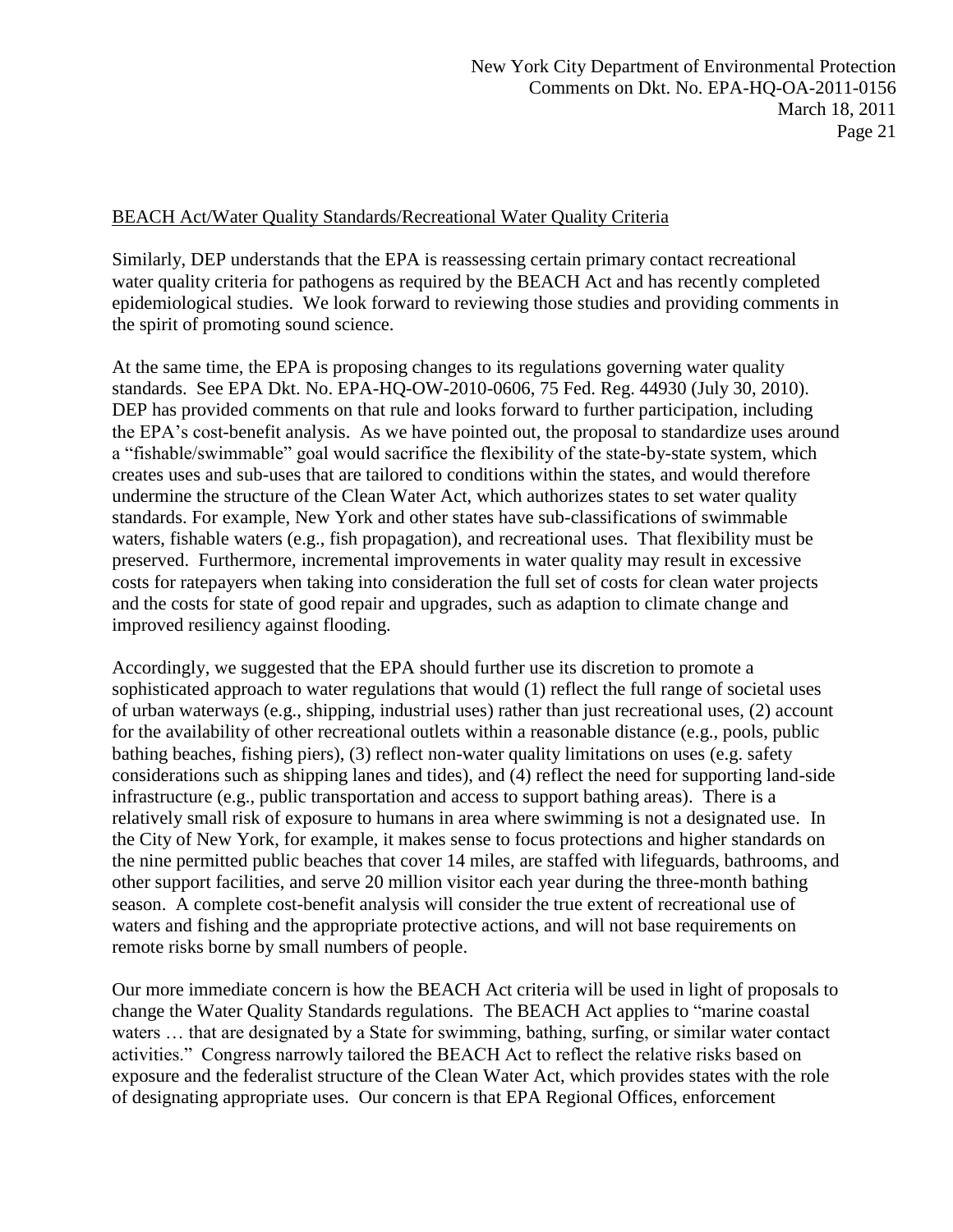officials, or states that seek to implement the views of EPA staff will apply BEACH Act criteria to all waterways, regardless of current use designation and classification. This would trigger substantial costs – possibly in the billions of dollars for New York Harbor alone – with unclear benefits. At a minimum, such decisions should be subject to the cost-benefit analysis and disclosure required by Executive Orders 13563 and 12866 because of the great social impact. Leaving such critical decisions to enforcement proceedings or administrative actions that are not formal rulemakings would be contrary to the spirit of these executive orders and the principles of sound regulatory decisions.

Water quality regulatory decisions must consider practicality, need, equitable impacts, and tradeoffs with other social and environmental goals. We welcome a public dialogue about appropriate use classifications in the Harbor, and DEP has held several stakeholder meetings with environmental groups about water quality, and published its own strategic plan that reflects input from those discussions. In addition, DEP and the City have created an extensive public process for waterfront planning our coastline, which is over 500 miles. Among other things, these sessions have made clear the widespread acknowledgement that our 156 square mile Harbor must continue to support many uses, as are currently designated under State law, and that the most stringent use classifications are accompanied by tradeoffs of other social and environmental goals. Of course, many would like to see an expansion of swimmable areas, and DEP is willing to work with stakeholders to identify appropriate areas that have benefited from the billions of dollars that we have invested in water quality – but those efforts may be inhibited depending on the outcome of the BEACH Act criteria.

Additionally, when assessing the microbial indicator criteria and monitoring requirements of the BEACH Act, EPA should work with local authorities to provide feedback regarding field logistics, funding, equipment, certifications, and human resources. The requirement of rapid testing may result in a heavy burden on local regulatory agencies and the cost-benefit-analysis of such a requirement should be performed.